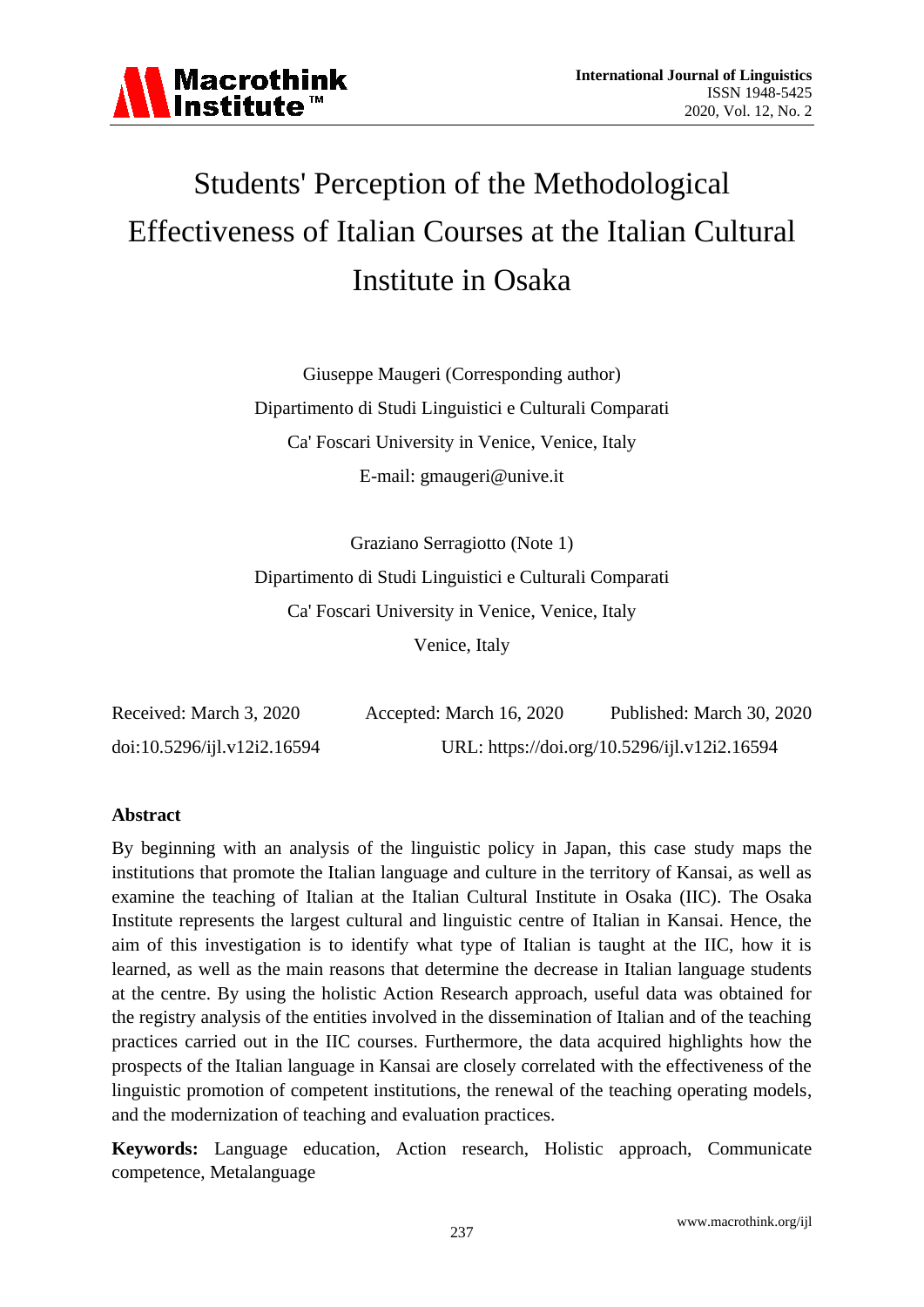

#### **1. The Prospect of Language Teaching in Japan**

In this first paragraph we intend to study the Japanese education system in light of the most recent indications of the Ministry of Education (MEXT). The objective is to connect the perspective of legislative reference, which encourages the teaching and learning of languages according to a communicative logic, with the difficulty of completely defining how language should be methodologically taught and learned. On one hand, there are innovations aimed at internationalizing the language education process, however, on the other, the learning environment in Japan is still conditioned by typical cultural models in the Japanese context. Therefore, the meaning and the social role of the subjects of the learning process respond to the language learned within society. This conditions the teaching methods and tools based on the rigidity of roles (Kariya, 2012), the formalization and the specialization of tasks.

#### *1.1 Language Policy in Japan (2017-2019)*

In line with Balgoa's studies (2019), the importance of language teaching in Japan is part of the country's internationalization process, which first began by teaching English in primary schools (from 2003) and then with international exchange programs (McRostie, 2017). According to Kubota (2016), this program should encourage new opportunities for growth ahead of the 2020 Olympics in Tokyo. In this regard, a recent law promulgated in Japan (2019) provides that the teaching of the Japanese language is entrusted to the government. This new legislative provision states that foreign residents who intend to study Japanese will be enabled to do so by means of free courses carefully designed according to their needs and interests. Each municipality has the task of identifying resources and putting in place the best strategies for creating language learning opportunities for children, adolescents and adult workers residing in Japan, whose numbers are increasing every year (Fujita - Round  $\&$ Maher, 2008). This measure is significant from the philosophical and pragmatic point of view, which, on one hand, pushes Japan to be interested in aspects such as inclusion, multiculturalism, and interculturalism through the teaching of Japanese and, more generally, the teaching of foreign languages. On the other hand, it aims to address the worrying decline in population and number of births in recent years. An interesting interpretation regarding the MEXT linguistic policy is that of Turnbull (2017). He believes that the new ministerial indications on the dissemination of the teaching of Japanese to foreign residents hides the intention to counter the impact of English and other languages, like Chinese, in the Japanese culture and language, since their impact could undermine the Japanese sense of national identity (Lombardi Vallauri, 2018). Hashimoto (2009) alternatively argues that the promotion of the Japanese language serves to spread elements of Japanese culture within the international community. An intermediate position is expressed by Kubota (2016), according to whom English is taught as a SL in Japan because it is recognized as a lingua franca and therefore serves for the economic interests of the nation.

On the didactic side, starting from 2011 the MEXT (Note 2) (an organization pertaining to the Ministry of Education founded in 1977 to merge the Ministry of Education, Science, Sports, Culture and the Science and Technology Agency as a result of the reorganization of central government ministries and agencies) encouraged teachers to give greater emphasis to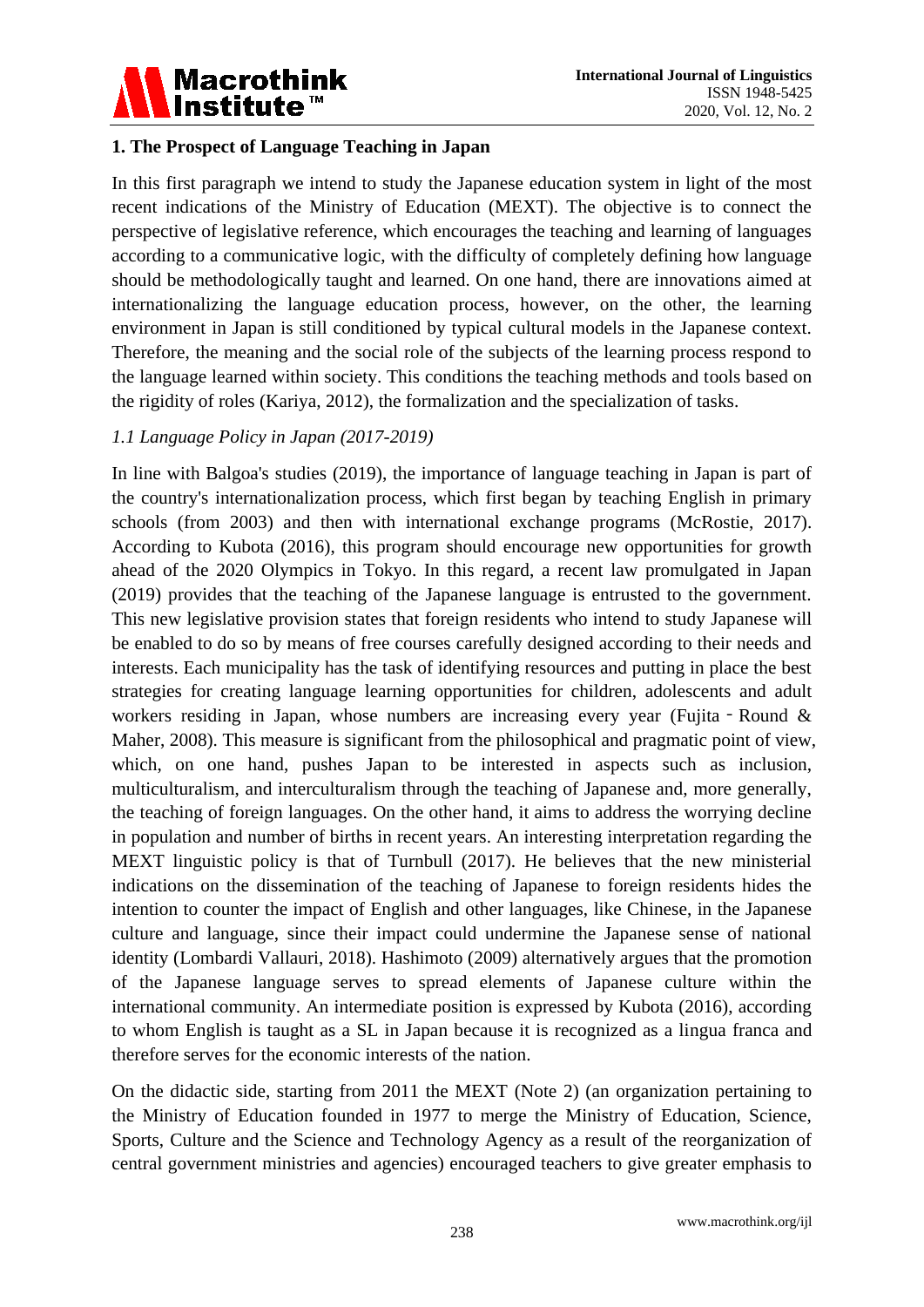

communication in the classroom so that communicative use of the language prevails over the grammatical attitude (Noda & O'Regan, 2019). Compared to 2015, the latest report of the MEXT (2017) contains the political-pedagogical indications and goals to be able to start a new phase in the curricular programme in which the learning objectives and the ways to achieve them are strictly correlated with the adoption of a communicative approach to teaching languages in public institutions, with the aim of building students' expandable communicative abilities and skills.

This situation is encouraged in the classroom through a series of strategies:

- a) new and stimulating teaching materials;
- b) contextualization of the language from which to proceed to a better analysis of the linguistic aspect; and
- c) the cultural and intercultural deepening of the language being studied so that the student develops critical thinking and judgment of both their L1 and SL.

Hence, there are two considerations. The first is that SL teaching serves to maintain and strengthen L1. The second is the importance assigned to the communicative approach considered a methodological choice aimed at promoting in Japanese learners a greater awareness of the use of the language as a tool of thought and communication within a global community. However, no reference was made to the evaluation system that serves to classify and decide the educational future of young people in Japan (Fujita-Round & Maher, 2008).

In light of this situation, in order to make the essential educational action outlined by the MEXT possible, it is necessary to hire trained teachers who can realise the teaching actions aimed at achieving these educational and linguistic goals. Following this direction, the MEXT has promoted a system of recognition and accreditation of the skills acquired through obtaining a didactic certification, with different skill levels. According to Pennycook (2017) such a measure aims to reform the quality of language teaching and learning in order to foster the psychological and social growth of students through school and language education courses.

However, in view of the measures adopted by the MEXT, the conditions for teaching and learning languages are in relation to traditional pedagogical-educational references of the context. Mckenzie (2008) believes that the key to methodological renewal is through the training of language teachers so that they have the theoretical and practical tools to build teaching materials and assessment situations in line with the training needs of the learning context.

From this perspective, it becomes useful to reflect on the reality of teaching/learning languages. In this case, the teaching of Italian in Japan, will allow us to underline how the logic of education in Japan highlights different action modes for the student compared to the recent indications of the MEXT.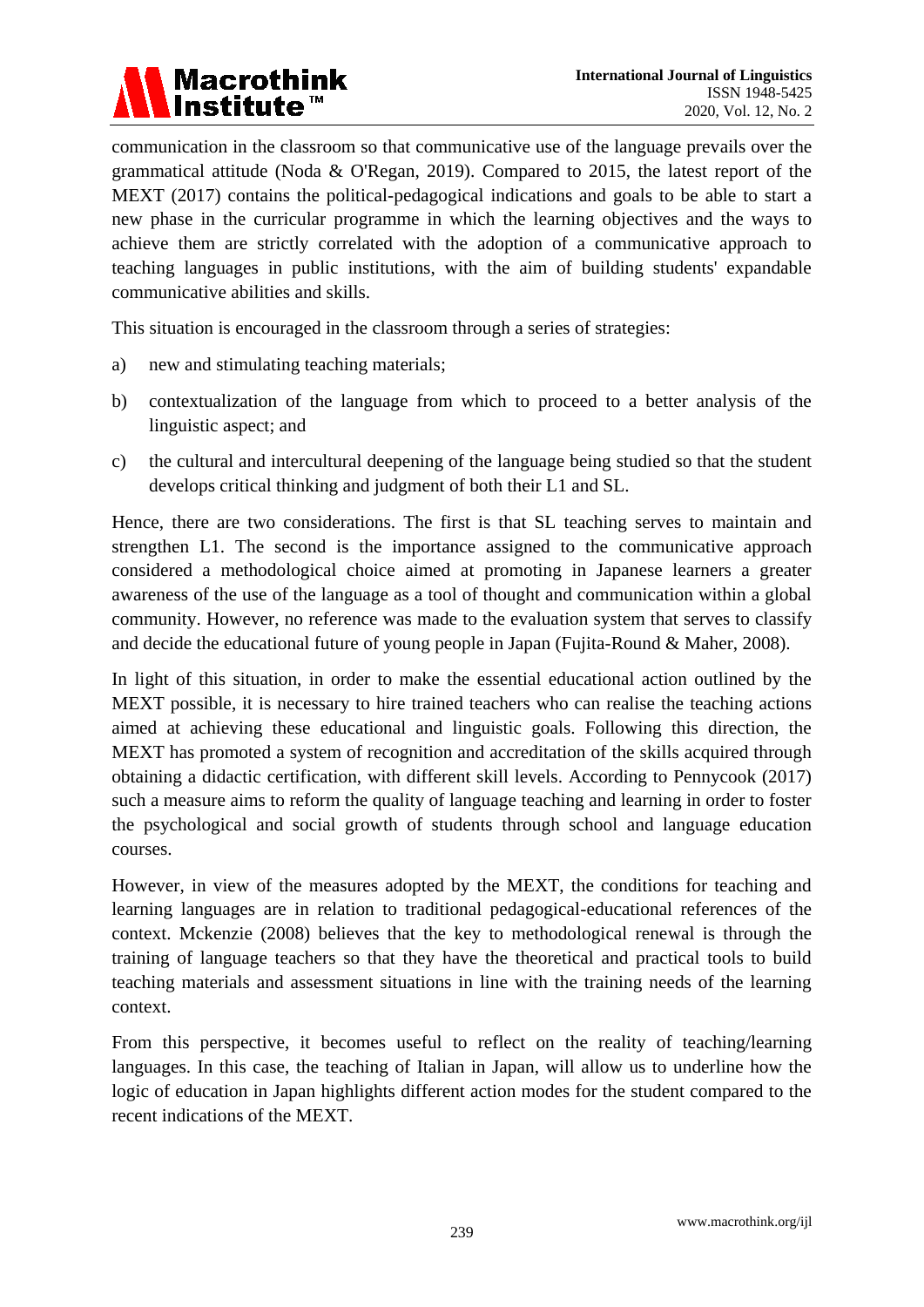

#### *1.2 Language Teaching in Japan*

Unlike English, foreign language teaching in Japan plays a marginal role (Sampson, 2016). According to Horiguchi, Imoto and Poole (2015) this situation is linked to three factors. The first is that the Japanese linguistic policy for the past 25 years has favoured a growing process of "Englishization" starting with elementary schools in order to prepare future Japanese citizens to face the pressures and new needs deriving from globalization (Kikuchi & Browne, 2009). Sergeant (2011) highlighted in his studies that the growing symbolic influence of English, which enriches the Japanese vocabulary in artistic fields such as music, is becoming an essential part of scientific and academic terminology. The second factor is related to the absence of a language curriculum and educational goals. In fact, the absence of these operational tools made the usefulness of what they study incomprehensible to students. Accordingly, the research by Kunishige et al. (2011) demonstrates that Japanese university students majoring in English perceive a lack of direction due to the absence of a didactic context in which there are no didactic and pedagogical references. In Ushioda"s study (2015), Japanese teenage students say they do not feel adequately motivated by studying English because the school system does not encourage their involvement and full participation in educational activities. In this regard, Al Wassabi (2019) states that the absence of a curriculum risks denying students the opportunity to understand the complexity and richness of the culture of the language being studied. Instead, students come to the memorization of communicative tranche consistent with a type of learning that is relevant only for testing. The studies of Grabe and Stoller (2013) evidently demonstrate the importance of structuring a curriculum which defines the characteristics of language learning. This is a crucial step in promoting five areas of growth in the student: cognitive, affective, emotional, linguistic and metalinguistic.

The third reason is related to the modest methodological preparation of language teachers. Kikuchi and Brown's (2009) research on teaching English to university students in Japan highlighted a traditional view of language and the passive role of learners. The observation of the centrality of the teachers reflects the hierarchical and gerontocratic order of Japanese society (Rose & McKinley, 2018). Another aspect observed was the teaching focused on grammar, where translation activities are considered as the privileged way to give students proof of having correctly understood and applied the morphosyntactic rule. The analysis outlined would be in line with the traditional strategy of organization and construction of content to which Japanese students are accustomed; by beginning with learners' own L1, the foreign language sentence is translated word by word following the reading technique defined by yakudoku (Mamiko & O"Regan, 2019).

This explains how the meaning of the foreign phrase passes through the Japanese translation of the phrase, generating effort and slowing down the pace of acquisition (Hino, 1988).

A similar teaching context reveals a wide range of elements and didactic choices that strongly disagree with the pedagogical indications of the MEXT (2003). Therefore, the language teaching training of teachers becomes a priority political act. Gottlieb (2008) argue that updating language teaching is a relevant educational issue that should be addressed by not only defining its goals but also its course that can be used to translate these goals into reality.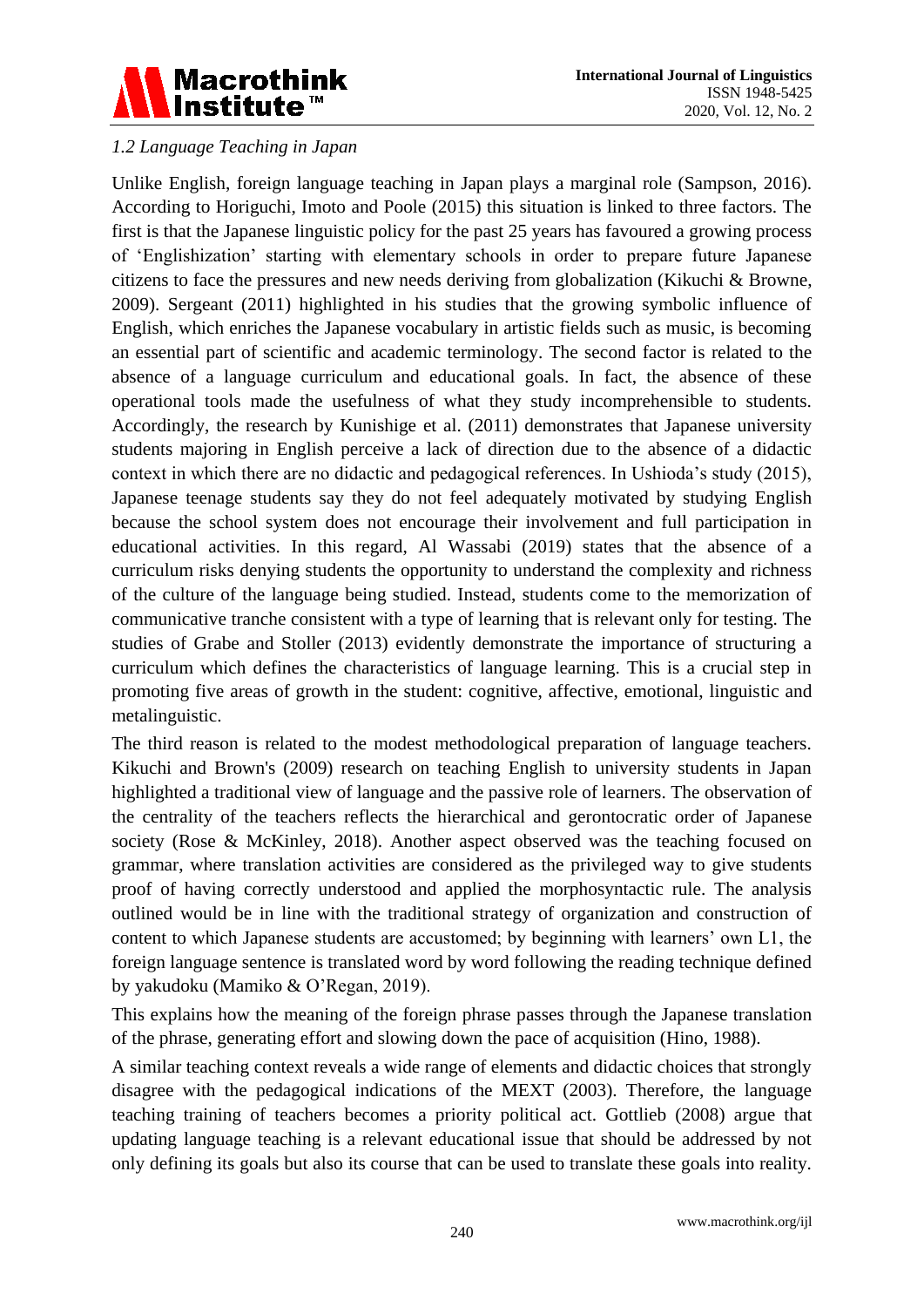# Macrothink<br>Institute™

This is for teachers to be consciously prepared from a language teaching point of view, to be aware of their didactic choices, and to have the theoretical-practical tools to solve students' linguistic problems. Therefore, in order to produce a change in the language education system in Japan, it would be advisable to devote more emphasis on how the training and glottodidactic updating interventions should be developed and organized so there can always be a clear scientific focus and an operation that gives meaning and shape to the training needs of language teachers involved. The constant and coherent articulation between the theoretical project and the implementation of these training courses should define a constant training over time which can be accessible through the use of NT. In addition, these courses should be attentive to different dimensions of teaching related to the neuro-psychological sphere of the student or to the teaching techniques of authentic materials. Greater efficiency in language teaching could decrease students' sense of demotivation and frustration caused by the inability to understand in the classroom.

#### *1.3 The Teaching of Italian in Japan*

Although today's economic conditions are profoundly different from the economic bubble of the 1980s, the Italian language still attracts interest in Japan today (Thompson & Yanagita, 2017). The fascination for cultural events in the Bel Paese and for products "made in Italy" retains its authority in large cities. Opera, art, design, cuisine and literature are some of the Italian areas that generate curiosity and attract the Japanese. Therefore, Italian is recognized as a language of culture. Considering this phenomenon, the need to build a linguistic offer that can meet multiple requests has prompted a large variety of language institutes to open Italian courses.

In Tokyo, for example, there are a multitude of associations (for example, the Italian Japanese association; or the Italian Japanese institute founded in 1970) that are engaged in a long tradition of promoting the Italian language. Over the years, cultural centres, schools (for example, Berlitz) and private institutions have seen an increase in the number of locations in the city, which demonstrates the increase in language courses in the area.

One aspect to note is that this gradual growth of Italian courses at language institutes in Japan is often of a quantitative and non-qualitative nature. The selection of the teaching staff aims to employ either Italian native-speaking students who were in Japan for study reasons, often in a field other than language teaching, or native-speaking teachers who are selected without a specific professional profile suitable for teaching. Accessing the Italian language in these conditions portrays a teaching practice that does not respect the specificity of the student. The teachers being selected do not have the theoretical knowledge or the skills to design and develop courses that can personalize learning. The spread of such a phenomenon could explain the decline in the last ten years of Italian as a language of study in private centres. This is because each centre performs a self-referential function and places itself in a condition of competition and isolation from the territory.

In many private realities observed, the teachers lack an educational coordination and an organization that underlies the specific educational, glottodidactic and pedagogical choices of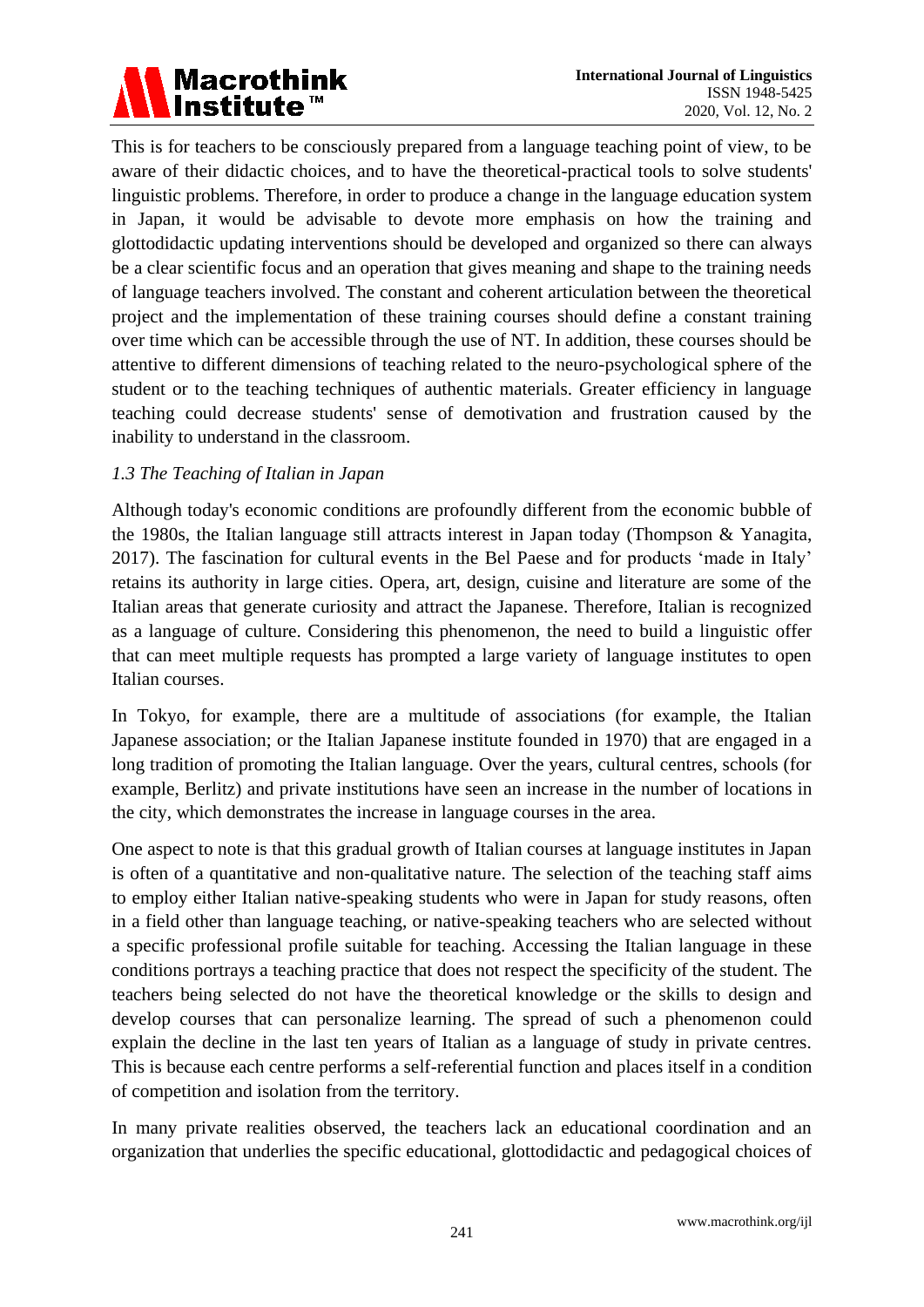

the courses. Thus, each of their linguistic events is disconnected from the network of their colleagues' lessons.

The absence of an educational committee has further effects on the teaching of Italian. Teachers lack spaces to communicate, share, and discuss collective evaluations of courses, all of which are necessary to redirect and improve current offers for training.

A second reflection regarding the training tools used for teaching Italian is that these institutions rarely invest in improving environmental and technological conditions. As a result, there is no linguistic and cultural growth project for the students that builds their experience or considers multiple important aspects of learning. These being the reflections of each individual student and their class group, the quality of interpersonal relationships built in class as well as the personal meanings perceived through the discussion of sociolinguistic and sociocultural aspects with the teacher.

All in all, there are no conditions for evaluating observable and measurable actions, nor is it possible to analyse their real contribution in improving the quality of teaching and learning Italian in the territorial context in which they operate.

A second category of centres specialized in teaching Italian to foreigners are represented by the Italian Cultural Institute (IIC.) The Italian institutes are cultural offices of the Embassy of Italy that have different responsibilities from private language schools. Therefore, these bodies pay great attention to the quality of the cultural and linguistic product they provide in addition to the management and enhancement of the student, who is considered a customer. Such a multifaceted vision provides an identity aspect that unfolds in a careful management analysis of financial and human resources, insisting on the professionalism of the teaching staff. Subsequently, actions towards the promotion and organizational strategy for teaching Italian in Japan by the IICs of Tokyo and Osaka were deemed necessary. Such an orientation towards teaching Italian translates into:

- a) recruiting native speaking teachers who are trained and in possession of a didactic certification for teaching Italian to foreigners; and
- b) guarantying their support to update teaching language through scholarships for teachers and training meetings conducted respectively by specialized Italian universities.

Overseeing the didactic quality of the courses thanks to a Didactic Committee which includes teachers, student representatives and the IIC cultural officer.

With existing contexts of cultural and linguistic experiences related to Italian, today more than ever the presence of two Italian governmental cultural institutes based in Tokyo and Osaka guarantee a continuous presence and a reference point for the diffusion of Italian in Japan.

To summarize, the position of the IICs in the language market concerning Italian seems different from the organizational method of teaching Italian provided in private schools. The differentiation concerns the type of mission and vision that each body has and the specificity of roles and responsibilities. The latter, involves different remuneration levels in order to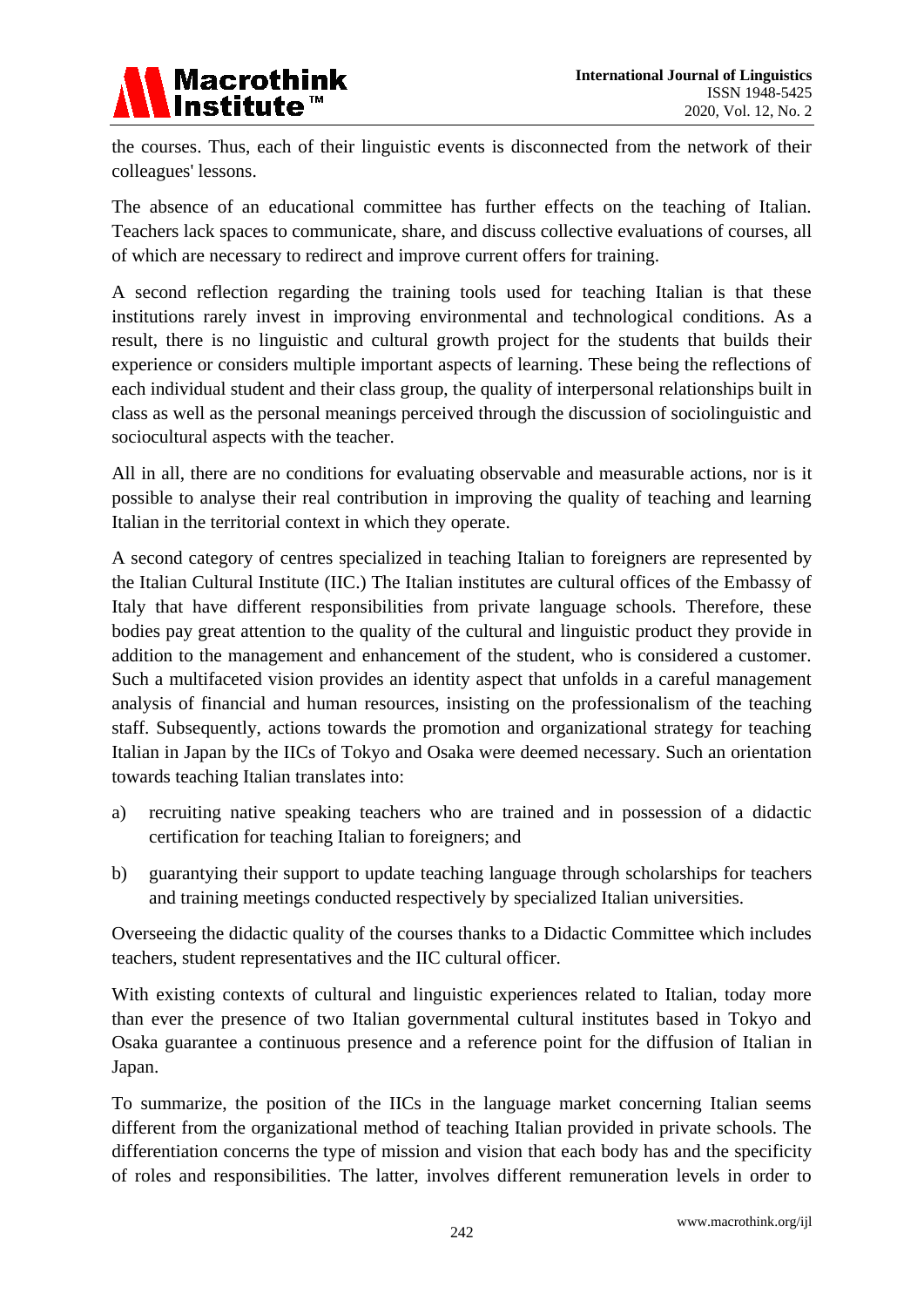

build a language learning system connected to an external cultural marketing perspective and an internal perspective; each contributes in a growth plan for the qualitative functioning of teaching.

The third category of centres where Italian is taught are universities. The latest field research (Diadori et al., 2017) has revealed that there are about 80 universities, including public, state and private that offer Italian language courses in Japan. According to the information communicated by the Embassy of Italy in Tokyo (2019), these universities are specialized in linguistic or humanistic studies in addition to universities that offer the possibility of coordinating scientific study plans with linguistic insights.

An initial analysis of the organization of the Italian curriculum at these institutions allows us to identify some common design and methodological elements that prove to be in line with both the Confucian Pedagogical Framework of Reference in Japan and a methodology centred on the uncritical knowledge of learning declarative, grammatical and morphosyntactic contents (Zamborlin, 2003). In a teaching environment like this, the teacher presents in class for a long time which develops in the individual a perspective of mnemonic learning. This leaves no room for forms of linguistic, metalinguistic and cooperative reflection.

#### *1.4 The Teaching of Italian in Kansai*

The territorial context taken into consideration is characterized over time by the sudden development and closure of Italian courses in institutions of different profiles. This liquid dimension is important to keep track of, consolidate relationships in, and interact with in order to insert all these realities engaged in the promotion of the Italian language and culture into a development program that aims to give specific relevance, purpose and continuity to the teaching of Italian.

This premise is useful for understanding how the teaching of Italian in Kansai took place in a fragmented, non-continuous, non-coordinated way. Hence, the Osaka IIC directed by Dr. Stefano Fossati had to, above all, be aware of the multiformity of the realities engaged in the diffusion of Italian in the context of competence. In this regard, the IIC considered that a key action for the type of management of the Italian language was to map, guide and monitor all the bodies active in Kansai towards a clear and common idea of what it means to teach Italian in Japan and towards building critical, reflective and workable communication skills. The interest in this design and management approach has suggested integrating a holistic strategy that would identify the diverse entities competent in the promotion of the Italian language and culture in the territory. Moreover, the strategy would implement a common linguistic policy characterized by strong synergy and effective planning. By reflecting on the various themes of Italian teaching, it has been found that numerous interlocutors have committed themselves as a critical resource for understanding the effective value of a shared strategy and vision. For examples, the activated twinning programmes between Italian and Japanese universities through the initiative and intermediation of the IIC in Osaka.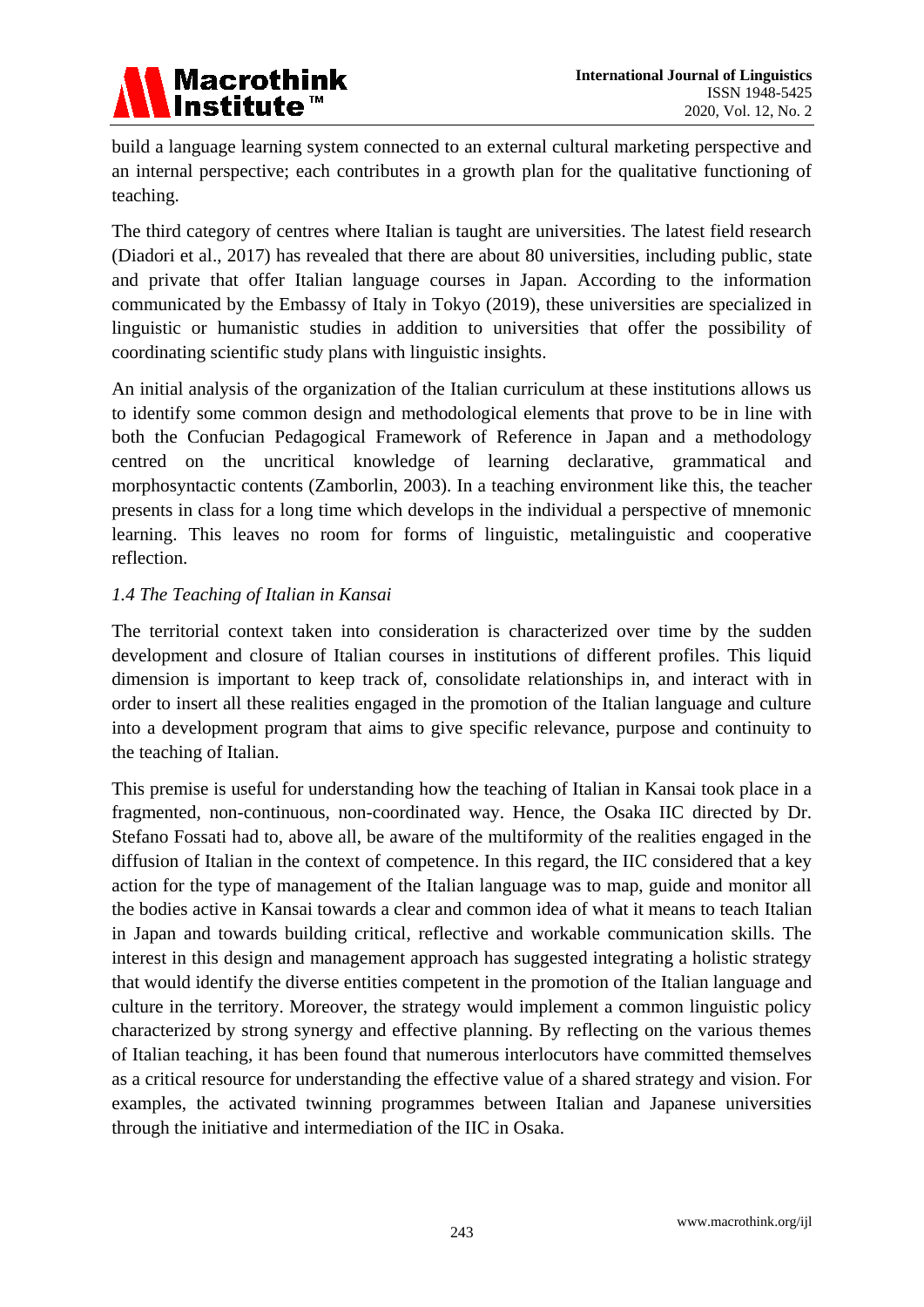

With this perspective in mind, the 'Italian language Observatory' project was launched. The entities that had joined the project deemed it useful to find visibility within a category of subjects that can be enhanced through a formal system and a series of common initiatives that come with undoubted benefits in terms of operational tools and lower costs (for example, the circuiting of exhibitions and works).

This prospect of investigation has made it possible to identify these bodies and contextualise their activities in the field of teaching the Italian language and culture.

Within the population of Western Japan, which is equal to 61,124, the Japanese who study Italian are divided as follows:

| <b>Institutions</b>      | <b>Number of students</b> | $\%$  |
|--------------------------|---------------------------|-------|
| University               | 24.950                    | 59.51 |
| $\rm{HC}$                | 8302                      | 19.80 |
| Dante Alighhieri Society | 1035                      | 2.47  |
| <b>Other Schools</b>     | 7641                      | 18.2  |
| Tot                      | 41.928                    |       |

Table 1. Italian students in Western Japan. Academic year 2017-2018

Analysing the data, most students study Italian in universities. As of 2017-2018, Italian is studied 36 Kansai universities, divided as follows.

| Table 2. Universities where Italian courses are active. Academic year 2017-2018 |  |
|---------------------------------------------------------------------------------|--|
|---------------------------------------------------------------------------------|--|

| <b>University</b>           | Quantity |       |
|-----------------------------|----------|-------|
| <b>State Universities</b>   |          | 13.89 |
| <b>Public Universities</b>  |          | 833   |
| <b>Private Universities</b> |          | 77 78 |

The geographical distribution of universities in Kansai which hosts the largest number of students can be organized according to the territorial areas in which they operate.

Table 3. Territorial distribution of universities where Italian is studied. Academic year 2017-2018

| <b>Prefecture</b> | <b>State</b>        | $\%$ on      | <b>Public</b>       | % 3   | <b>Private</b>      | $\%$ on |
|-------------------|---------------------|--------------|---------------------|-------|---------------------|---------|
|                   | <b>Universities</b> | $\mathbf{5}$ | <b>Universities</b> |       | <b>Universities</b> | 28      |
| Aichi             |                     | 20           |                     | 33.33 |                     | 32.14   |
| Hyogo             |                     | 20           |                     | 33.33 |                     | 17.68   |
| Kyoto             |                     | 40           |                     | 33.33 |                     | 25      |
| Nara              |                     |              |                     |       |                     | 3.57    |
| Osaka             |                     |              |                     |       |                     |         |

According to Table 1, the second reality in which Italian is studied is with the Osaka IIC. Among the cultural events and manifestations of the Italian language, the activities of the IIC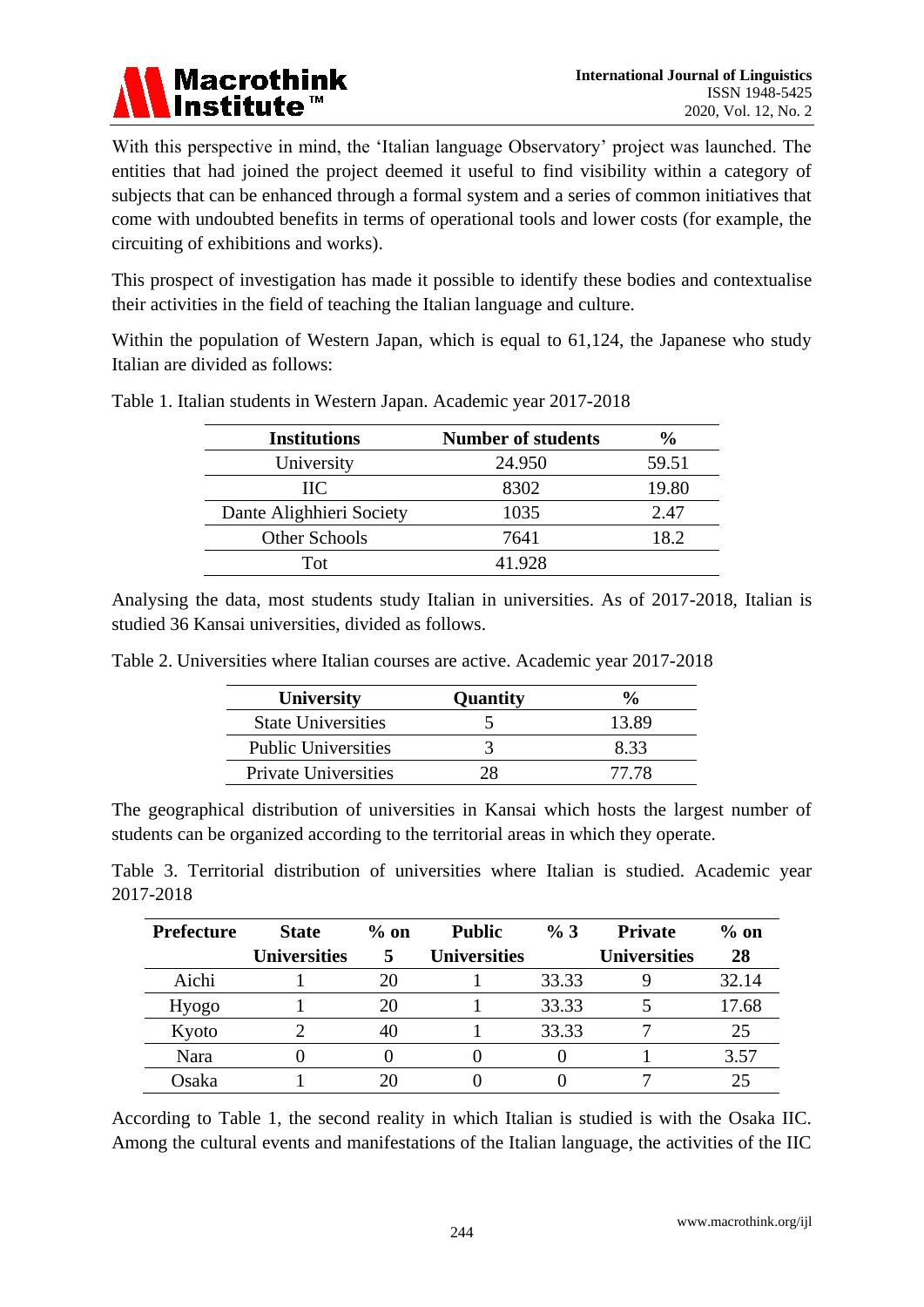

stands out in Osaka because their training proposals represent an opportunity for those who want to learn Italian continuously.

Unsurprisingly, the cultural initiatives of the IIC in Osaka were concentrated not only in the city itself, but also in other cities belonging to its jurisdiction and in areas that, until then, had only been marginally affected by its work or even not at all (Figure 1).



Figure 1. Analysis of off-site events of the IIC

Source: processed by the Osaka IIC

Based on these assumptions, the research project promoted by the Osaka IIC has set itself the objective of offering an organic vision of their actions practiced in favour of learning Italian. In this way, qualitative feedback can be given to the IIC management regarding their need to better understand the didactic phenomenon and to consider problems in the linguistic paths that led to a non-increase in enrolments and a decrease in the motivation to learn Italian.

#### **2. The Research-Action Project**

The demand to map the entities involved in the diffusion of Italian language and culture in Kansai, together with a greater attention to the quality of teaching Italian at the IIC in Osaka, prompted the IIC to create an Italian language Observatory in Kansai. In collaboration with the ITALS Lab of the Ca 'Foscari University of Venice, the Observatory has set itself the objective of collecting qualitative and quantitative data regarding the didactic reality of the IIC. This will enable the IIC to take note of the didactic problems in the courses and develop a training project for the Italian teachers that assists them in carrying out the most suitable educational and training courses to help learners understand Italian culture with all its distinctive skills.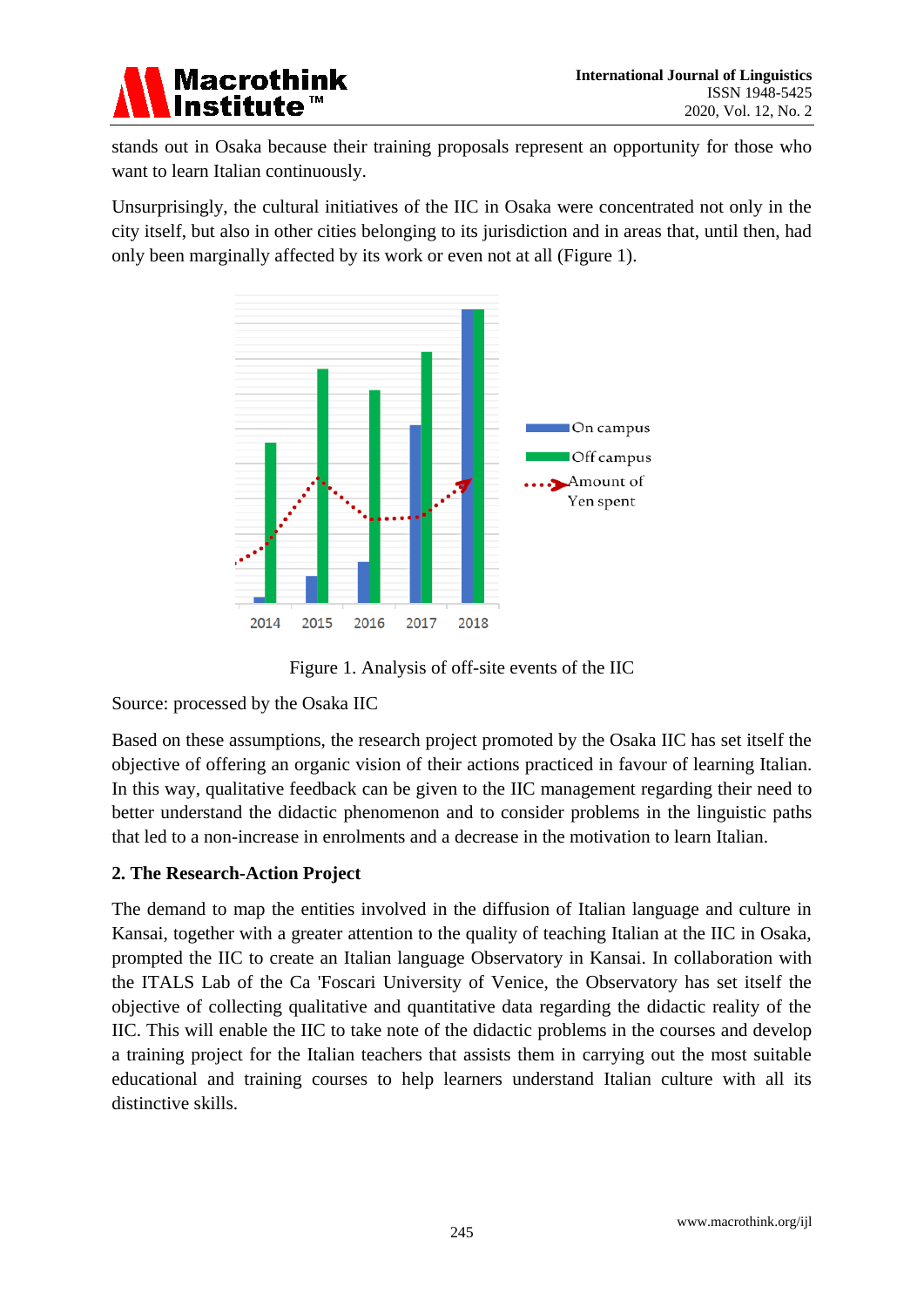

In this research, the contribution of the teachers and students attending the IIC courses has been decisive in identifying specific needs of Italian teachers and putting them in training courses that can improve the quality of Italian learning and teaching processes.

#### *2.1 Research Questions*

Since the research is aimed at constructing an information set is for a specific area that has few case studies, it starts from a place of clear, significant and goal-oriented questions (Nassaij, 2019).

The questions that guide the realization of the research are:

- a) how is the Italian language taught and learned at the IIC?
- b) what kind of Italian is taught by teachers?
- c) why has there not been an increase in students in recent years despite the attention that the IIC has given to teaching Italian?

The research questions are relevant and appropriate to the development of the survey because they aim to create a dimension for the context and highlight the obvious reasons (teaching, learning quality, environmental conditions, students' motivations) that justify a poor growth of Italian students. These questions aim to determine whether there is a connection between the methodological choices of the Italian teachers and the students" learning style and system of needs and motivations. If the teachers" strategy has a binding relationship with the cultural norms of the context or responds to a precise logic of acquisition of lexical and morphosyntactic contents that enable students:

- a) to be independent in choosing content of specific interest and in accessing to the Italian cultural dimension; and
- b) to increase the level of stimulation and linguistic-communicative knowledge of Italian by strengthening critical, cognitive and evaluative skills related to the quality of the Italian study experience.

Then, the formulation of the questions is closely related to the objectives of the investigation. Therefore, they will play a strategic role in addressing the observation in the field by clearly defining the data that needs to be obtained.

#### *2.2 The Research Methodology*

Considering the type of project and its objectives, the Action Research approach was adopted for the investigation.

Burns (2011) emphasizes that Action Research approach aims to solve the problem in a way that provides an entirely new action framework with practical solutions for teaching in a specific context. Hence, the exploratory intervention has been defined and constructed in relation to the context and objectives identified (Dörnyei, 2014).

In line with Creswell's (2003) studies, the adoption of this case study approach seeks to: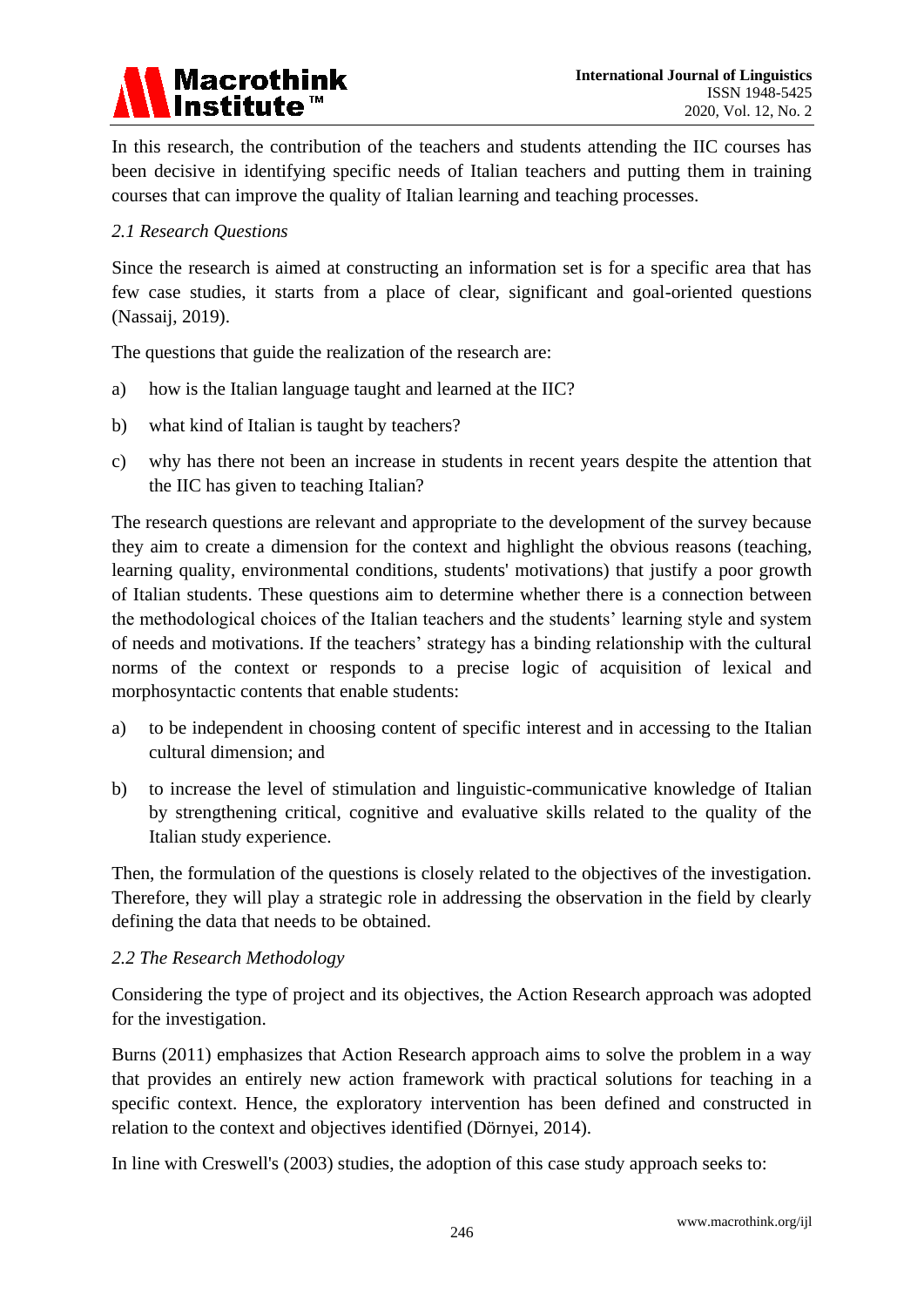

- a) start a reflection on the context and analyse the opinions and perceptions that the students have regarding their learning experience and their training needs.
- b) develop a work plan aimed at giving concrete solutions (Blake, 2007); and
- c) offer language teachers a useful research model for the development of reflective practices (Karnieli, 1998) so that they can re-examine their role and develop didactic practices aimed at satisfying the needs of the students.

As Denzin and Lincoln (2000) argue, the teachers themselves are an active and critical part of the Action Research. According to the studies of Kemmis et al. (2014) teachers can derive a series of advantages by participating in the Action Research and subsequent reflection. Namely, a better understanding of the context in which they operate, a design framework which can be used for the development of a curriculum that directs students to test effective linguistic-cognitive strategies and understand the linguistic and cultural reality studied (Nugent, 2019), and finally a greater awareness of management and collaborative work practices aimed at enhancing the potential of students (Convery &Townsend, 2018).

According to Dörnyei (2014), the holistic nature of research takes shape from a single exploratory perspective and practice which, starting from the survey questions, takes into consideration a combination of various factors such as the emotional and cognitive aspect of the informant. The manifestation of these two components represents the built idea the student has regarding the learning experience, which guides their behaviour and evaluation (Glenn, 2011). Hence, these two components should be considered in the light of the entire case study. On a methodological level, the holistic research approach considers aspects that belong to qualitative and quantitative approach (Bolagari & Hajimaghsoodi, 2017).

#### *2.3 The Objectives of the Research*

The objective of the research is not to investigate how much Italian is taught. On the contrary, the research investigates the methodological and didactic practices carried out in the classroom in order to understand what kind of language is taught and how the language is presented. Therefore, interest has shifted to the qualitative aspect of the teaching process in order to recognise which teaching tools and techniques are favoured by the teacher during the lesson and to inquire the opinion of the informative sample regarding the didactic reality that was offered to them. In other words, the research objectives are:

- a) identifying current teaching methodologies and verifying their consistency and effectiveness with the teaching goals and needs of Italian students;
- b) establishing whether the current teaching approach is in line with the strategic indications of the MEXT that we have previously mentioned, where communication is a distinctive feature of the learning context and the language is practiced at the level oral and written production; and
- c) understanding if the effective capacity of these approaches to teaching Italian responds to a specific curricular plan that is heading in the direction of applicative cases, or in the direction of a practical use of the language with connection to the real world.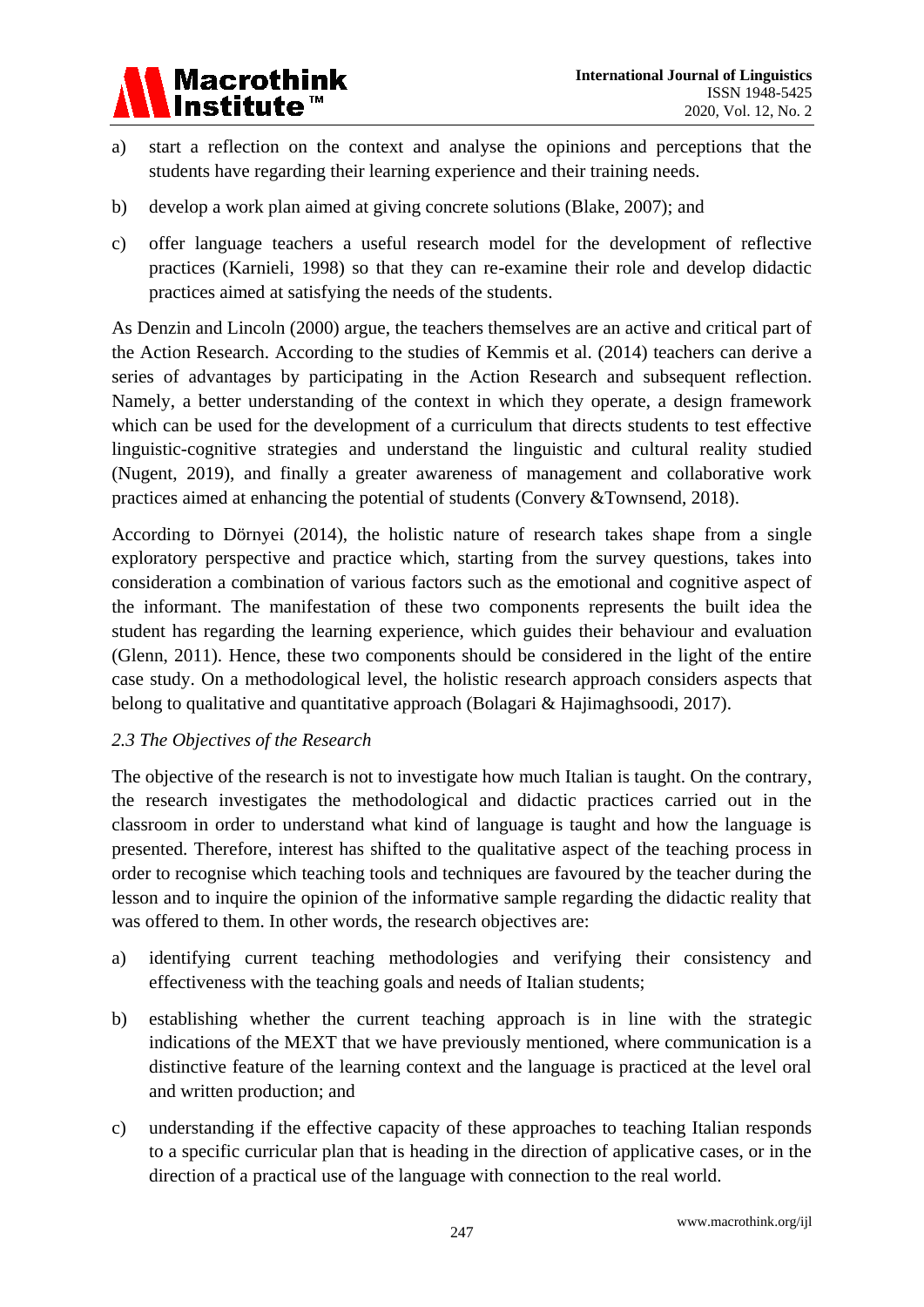### **Macrothink Institute**

Therefore, the present case study aims to detect what happens in the classroom in order to reach a balanced perspective regarding the teaching quality within the IIC Italian courses. A proposal is then formulated based on the problems identified. The proposal aims to solves these problems of linguistic competence on the students" part and of glottodidactics on the Italian teachers" part.

#### *2.4 Research Tools*

Through the research, the methodological problem focused on restoring the overview of the didactic reality in the IIC courses. Therefore, the following a set of tools were available:

- a) field observation;
- b) logbook;
- c) workflow of the interactions;
- d) interviews;
- e) focus group; and
- f) questionnaires.

The functional tools for the methodology field research have been able to detect the phenomenon within a not particularly large territorial field. The disadvantages and rigidities that the use of a questionnaire and interview pose were resolved by integrating an open and freer comment section into the questionnaire and asking questions relevant to the didactic reality in interviews and focus groups. The raised questions stimulated the informative sample group to either deepen the observed aspect or qualify the informants' self-observation out loud, generating a less asymmetrical situation between the interviewer and the interviewee (Balboni, 2007).

#### *2.5 The Sample Group*

The support of the IIC staff was indispensable in analysing the didactic and organizational reality of the IIC in Osaka and in obtaining significant variables for research. Particularly, highlighting students' emotions, opinions and problems related to the Italian teaching environment. The construction of this sample group is closely related to their operations at the IIC, being first contact persons involved in the teaching of Italian. Therefore, the availability of this sample group was relevant and decisive in reaching a complete perspective on the aspects investigated by the research.

#### **3. Research**

In this chapter the research data will be presented. The organization of this summary will be based on the questionnaire sections and on the interviews which, together with the data collected from the observation grid in the classroom, were found to be more significant in qualitatively describing the reality of teaching and learning Italian at the IIC in Osaka.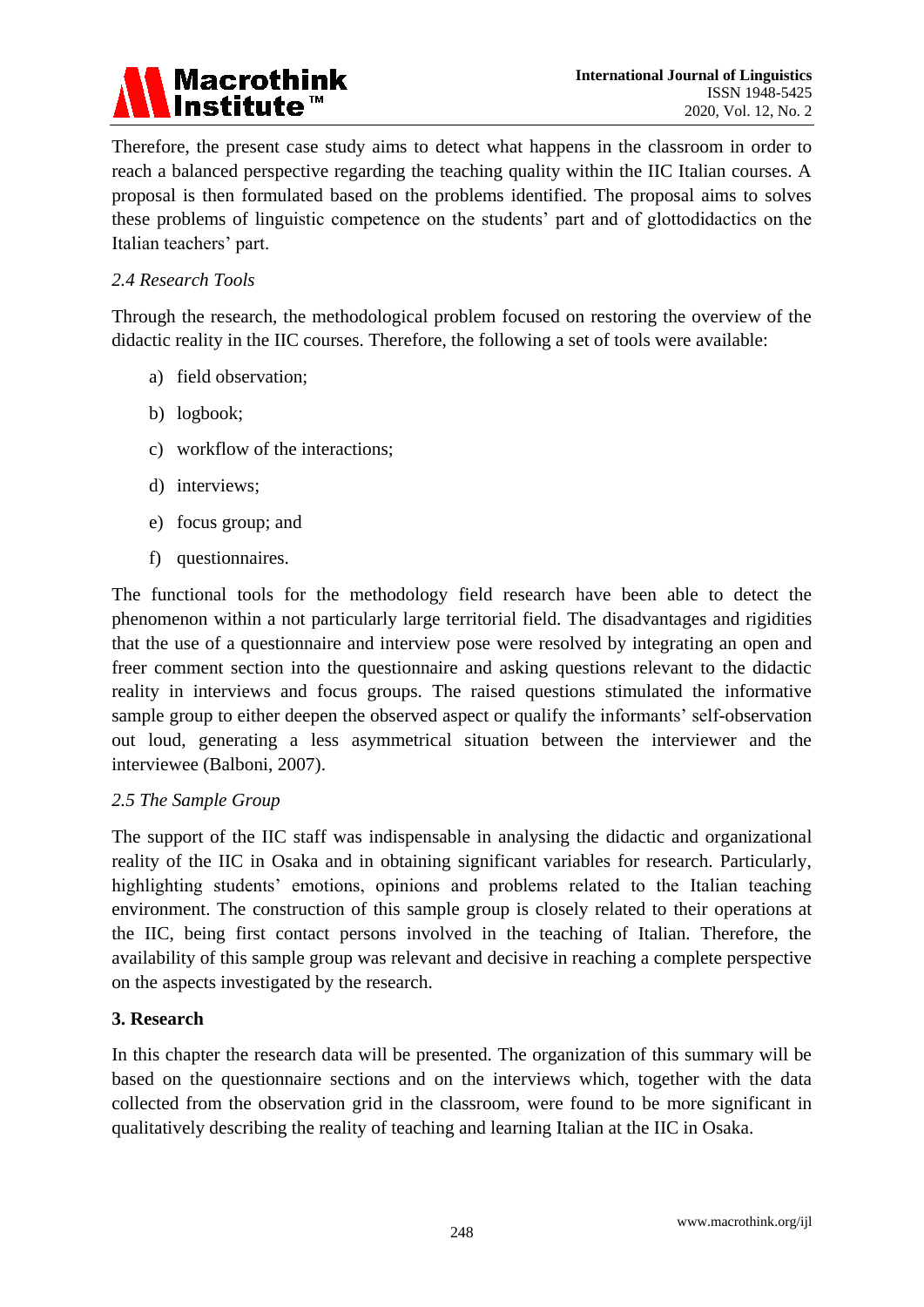

#### *3.1 The Action Research Framework*

As anticipated, we wanted to have a typological variety of data from several sides in order to obtain and interpret feedback related to the internal factors of the informants.

Based on these assumptions, the research was carried out in the 2017-2018 academic year, according to the ordering parties' requests (Osaka IIC):

| <b>Research period</b>         | 2017-2018                                                     |                           |  |  |  |  |  |
|--------------------------------|---------------------------------------------------------------|---------------------------|--|--|--|--|--|
| <b>Ordering parties</b>        | <b>IIC Osaka and MAECI</b>                                    |                           |  |  |  |  |  |
| <b>External agent</b>          | <b>ITALS Laboratory</b>                                       |                           |  |  |  |  |  |
| Sample group                   | Native Italian teachers from the IIC                          |                           |  |  |  |  |  |
|                                | Japanese IIC students                                         |                           |  |  |  |  |  |
| <b>Focus and content</b>       | Understand the didactic situation                             |                           |  |  |  |  |  |
| <b>Purpose</b>                 | Develop critical awareness in teachers                        |                           |  |  |  |  |  |
| <b>Methodology</b>             | Holistic                                                      |                           |  |  |  |  |  |
| <b>Research tools</b>          | <i><b>Quantitative</b></i>                                    | <i><b>Qualitative</b></i> |  |  |  |  |  |
|                                | Observation                                                   | Logbook                   |  |  |  |  |  |
|                                | <b>Observation check list</b>                                 | <b>Interviews</b>         |  |  |  |  |  |
|                                |                                                               | Questionnaires            |  |  |  |  |  |
|                                |                                                               | Focus group               |  |  |  |  |  |
| Data collection method         | On campus                                                     |                           |  |  |  |  |  |
|                                | Online                                                        |                           |  |  |  |  |  |
| <b>Results</b><br>and possible | Interpretation, evaluation and dissemination of results using |                           |  |  |  |  |  |
| application                    | an experimentation model to update teachers in a blended      |                           |  |  |  |  |  |
|                                | mode.                                                         |                           |  |  |  |  |  |
|                                | Organization of seminars and publications.                    |                           |  |  |  |  |  |

Table 4. Research work plan. Academic year 2017-2018

In the economy of the present investigation, the work plan developed over a medium term period in order to allow the external agent to collect information and data, in person and online, in a multifaceted reality, where a differentiation was thought to exist between the didactic activities of classes and the various linguistic courses. Another aspect relevant to the timing of the research is the variation of learner categories depending on the lessons" time slot. This was interpreted as a possible factor affecting the teachers" methodological choices in experimenting with different working methods depending on whether the learners were children, adolescents or adults. Moreover, the different typology and distribution of the courses during the semester constituted as a useful element to continue monitoring the learning status and the perception of font people compared to what happens in the classroom.

#### *3.2 Analysis of the Institutional and Educational Environment*

Useful tools were used to analyse the institutional context in order to understand the function of the organization. Hence, reaching a conclusion that clearly demonstrates the physical and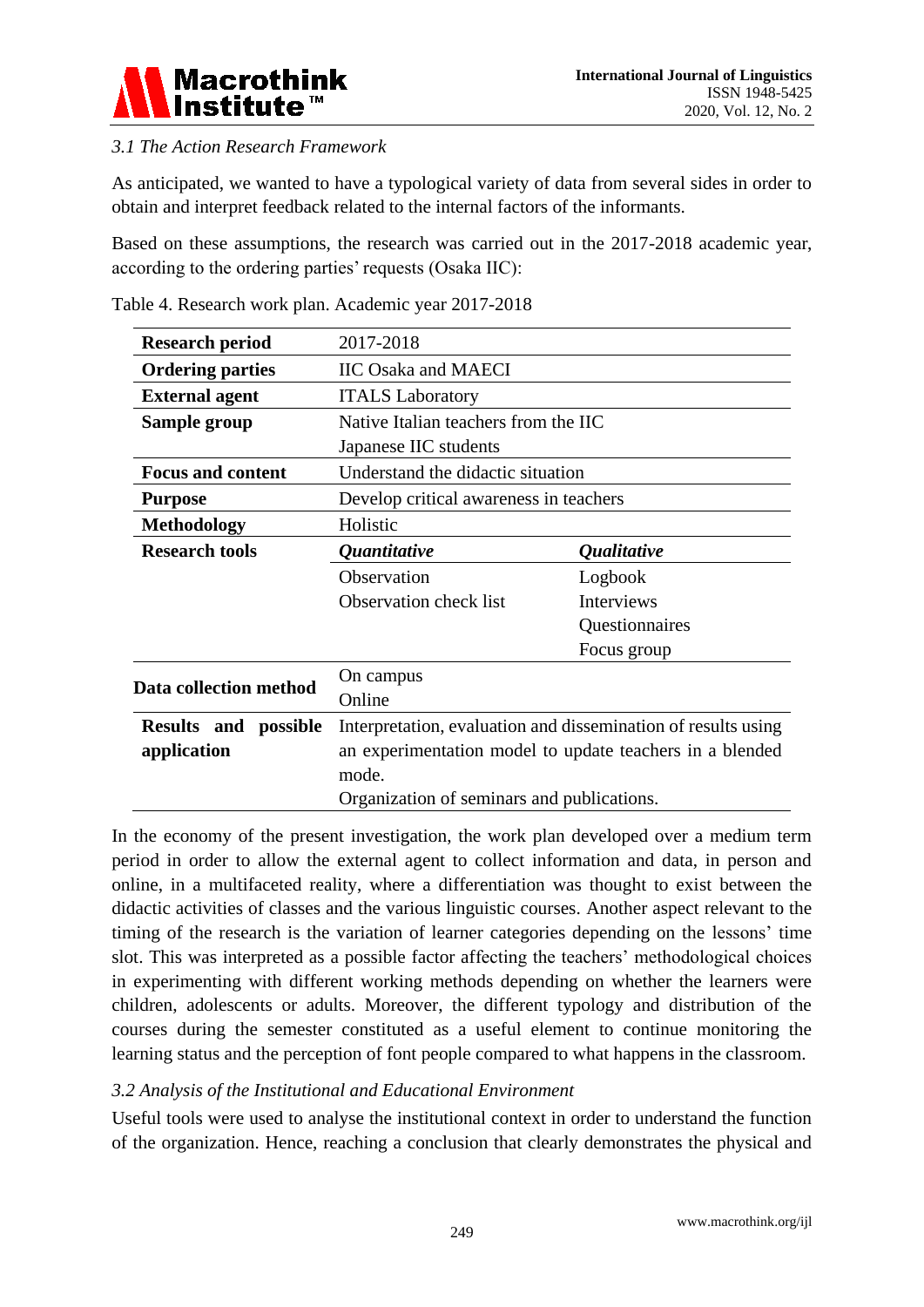

didactic project-based characteristics of the IIC. This will allow suggesting a redesign for the organizational structure and planning the process of teaching Italian at the institute.

#### 3.2.1 The Headquarters and Institutional Environments

The development phase encouraged by the National Management System includes the institutional environment as the background of an authentic Italian scenario. Therefore, the location must represent a new Italian geometry that proves effective in attracting two heterogeneous (but not excludable) aspects, namely the historical-artistic link with the territory and the people.

Defined in terms of image and result, the location that hosts the institute is not adequate to support Italy's prestigious role in Osaka. The economy and the general quality of the environments are not designed to suit the objectives pursued at a strategic level by the MAECI. Therefore, it becomes difficult to evaluate the applicability of these contexts to cultural and didactic practice.

In 2013, the institutional headquarters moved from Kyoto, one of the cultural centres of Japan, to Osaka.

The headquarters is one of the most important neighbourhoods in the city from an economic point of view. The building that houses the IIC enjoys aesthetic recognition for vertical and cultural development; it is home to a well-known theatre and other organizations that update their cultural program according to the stylistic changes taking place.

The IIC offices enjoy a broad view of the city that does not actually contribute to the success of the organization. The environmental project was designed for a non-cultural office, so using the 200 square meters of available space to host cultural or linguistic events is highly unlikely. In this way, the realisation of the spatial reality with just four classrooms is neither strategic nor proportionate to the communicative objectives of the Italian courses. The classrooms are fixed, small and separated from each other using plasterboard. Aware of the spatial limits, the management has undertaken a series of structural and aesthetic interventions in order to make learning activities sustainable. For example, the aesthetics of the classrooms have been renewed and new technologies have been included along with a minimum heating/cooling system to make the classroom experience more comfortable. Despite these improvements, the classrooms for all age groups remain monotonous; with a white screen, no windows or natural light. Instead, there is only low lighting which strains eyesight. In addition, the classroom space prevents movement and does not facilitate the flow of interaction between students. The communication project is therefore not very effective and for this reason the director asked MAECI for funds in order to proceed with a change of location. Due to the updating strategies of the National Management System and the high number of people who interact every day with the environments of the IIC, a change in location would facilitate the creation of communication, a new image and more organized cultural and linguistic experiences, with a greater value related to the needs of users. Despite efforts to improve environmental conditions, management still finds itself with the same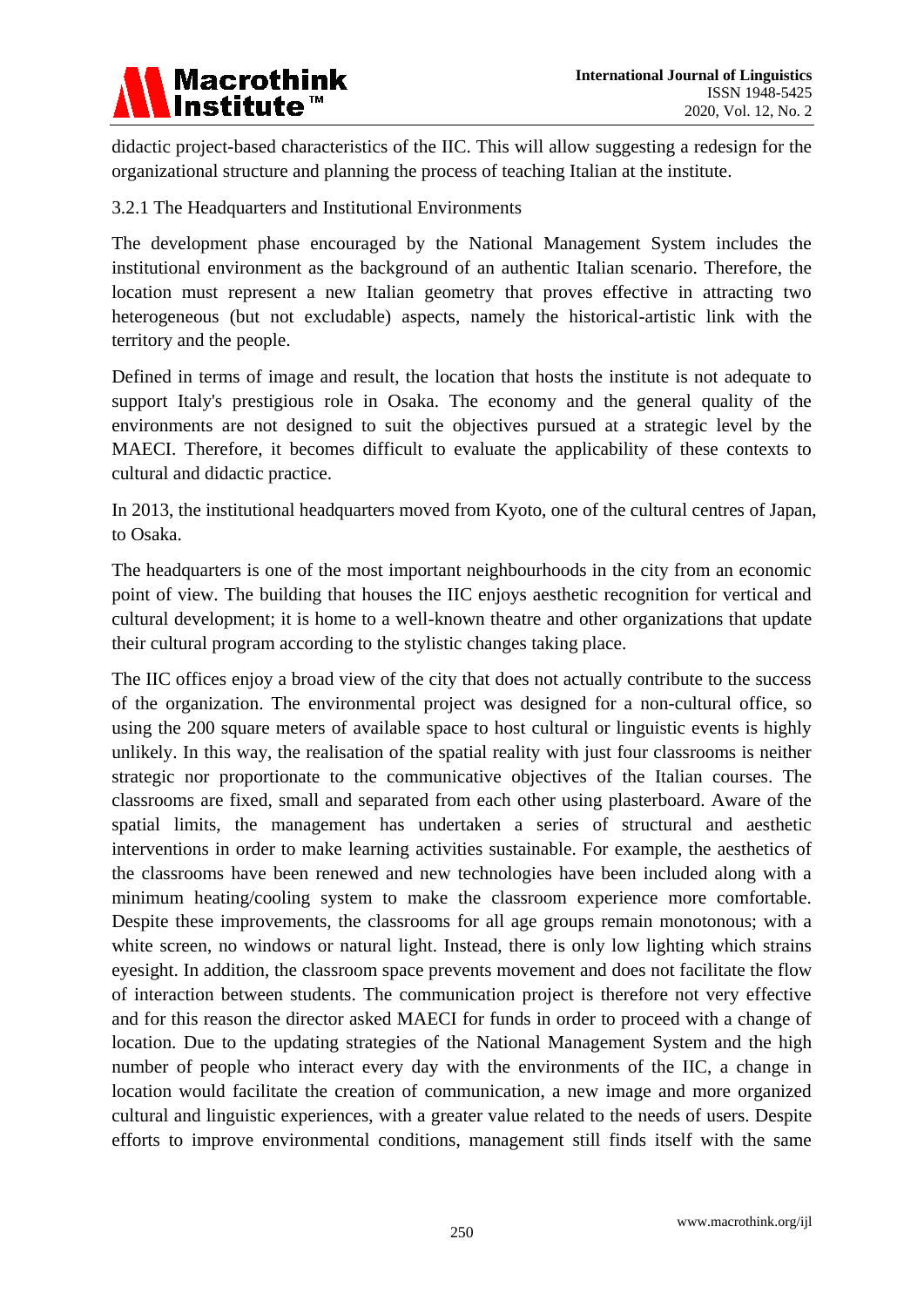

spaces that limit its image, its distribution of courses and relationships between people and work practices.

In this regard, the observation sheet of the students' interactions with the IIC"s learning environments confirmed that their distribution during the courses held in these spaces reduces their methods of interaction and contact with the secretarial desk. This is where announcements are usually made for events and courses, where main communications occur as well as payment for courses.

Table no. 5 illustrates the distribution of interactions outside the classroom recorded over three weeks of observing the students on campus. The registration took place through collaborating with several people located in the spaces listed below in the observation grid.

N. of students: 64 Total n. interactions: 73

| <b>Places</b>      | of N. of            | $\frac{0}{0}$ |    |          |                |                | <b>Types of interactions</b> |          |      |
|--------------------|---------------------|---------------|----|----------|----------------|----------------|------------------------------|----------|------|
| <i>interaction</i> | <b>interactions</b> |               |    | Duration |                | of Formal      |                              | Informal |      |
|                    |                     |               |    |          | interaction in | n.             | $\%$                         | n.       | %    |
|                    |                     |               |    | minutes  |                |                |                              |          |      |
|                    |                     |               | 10 | 5        | $\leq 5$       |                |                              |          |      |
| Lobby              | 24                  | 32.8          | 7  | 17       |                | 19             | 79.1                         | 5        | 20.1 |
| Secretarial desk   | 39                  | 53.4          | 15 | 19       | 5              | 39             | 100                          |          |      |
| Outside<br>the     | 6                   | 8.2           |    |          | 6              | $\overline{4}$ | 66.6                         | 2        | 33.3 |
| Classroom          |                     |               |    |          |                |                |                              |          |      |
| Library            | $\overline{2}$      | 2.7           |    |          | $\overline{2}$ | 2              | 100                          |          |      |
| Teachers' Office   | $\overline{2}$      | 2.7           |    |          |                | $\overline{2}$ | 100                          |          |      |
| Management         | $\overline{0}$      |               |    |          |                |                |                              |          |      |
| Office             |                     |               |    |          |                |                |                              |          |      |

Table 5. Interaction workflow. Personal elaboration

The analysis of the interaction workflow underlines the points of contact between participants within the IIC space. Most of the interactions take place at the secretarial desk which was considered by management to be a trigger for fast and effective communication with users. It is no coincidence that the secretarial desk had been placed in an area with great exposure and space. This allows the desk to act as a reference point for each hub and as a strong point of contact with the public.

#### 3.2.2 The Didactic Organization of Italian Language Courses at the IIC

The strategic orientation of the educational organization of the IIC has successfully attracted part of the market: students who have expressed interest in the Italian language and culture. This has determined a position for the cultural product which the linguistic services offer, attracting the attention of a clientele mainly over 50 and of wealthy social class, in comparison to the higher costs of private schools. This is due to the prestige of the IIC in the territory and the quality of didactic and complementary services the courses provide.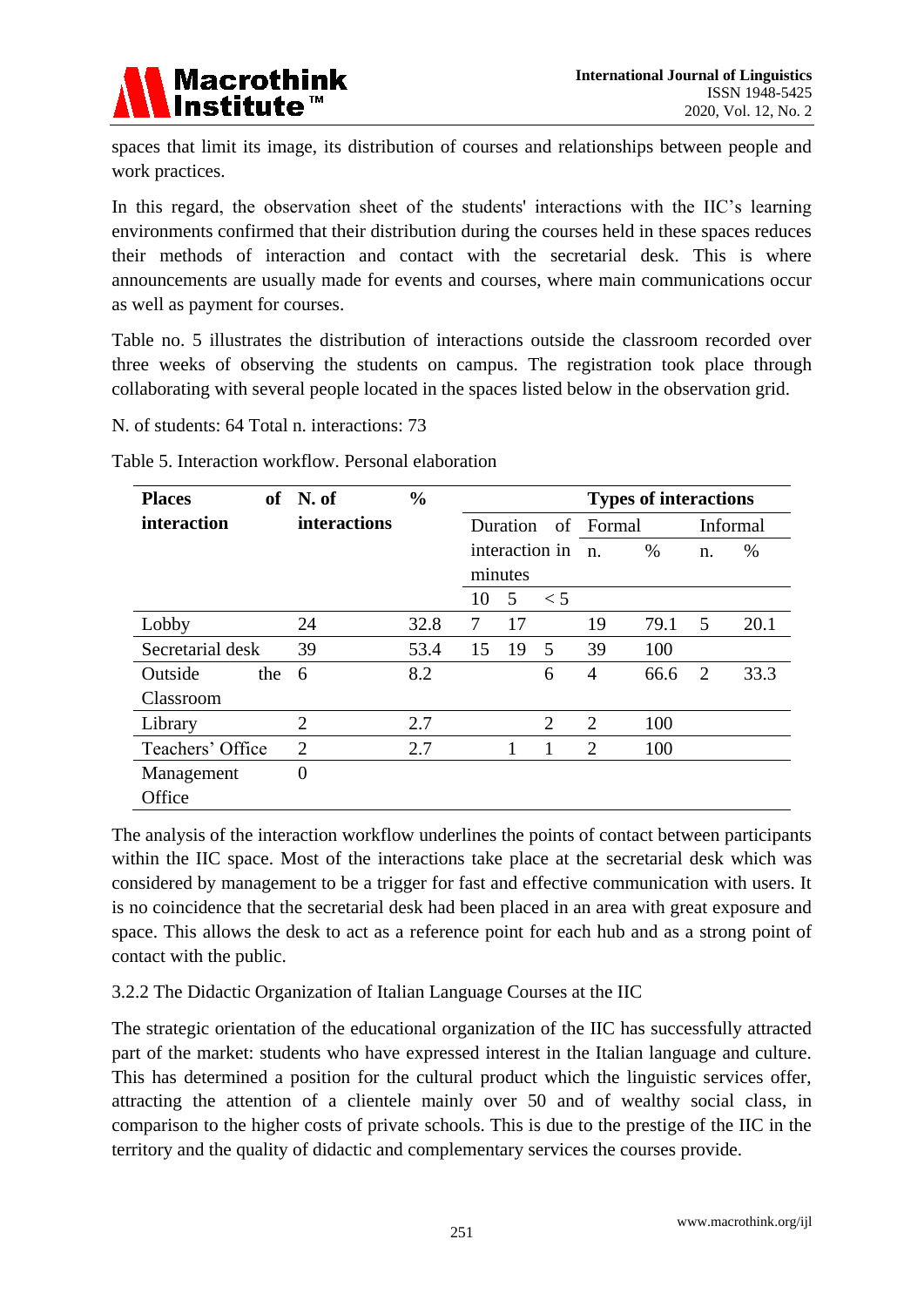## **Macrothink** Institute™

Such a market angle has had an impact on an organizational level. The distribution of courses as semesters in which the general language courses that have a high frequency of students are distributed in non-binding slots (in the evening), and each is repeated once or twice a week. Hence, requiring a commitment that is not too demanding for the mostly retired customers.

Another aspect relevant to the didactic organization is the didactic committee strongly desired by the management team. This includes coordinating a group of IIC teachers who, in practice, have never produced models and tools for verifying courses. The aim is to offer the IIC teachers an ongoing model of training courses through which each teacher can put together resources and material. This is also useful to overcome the sense of isolation which each teacher can find themselves in. Moreover, the model will help share common practices for the supervision and reflection on the quality and impact of the courses.

#### *3.3 Conformation of the Research Sample*

The sample group consists of the IIC teachers and students. The first category was reached through a mailing list in order to coordinate availability and interest to participate in the questionnaire, the focus group and the interviews. The students, on the other hand, were informed a week before the researchers arrived. Such scheduling facilitated the compilation and return of the questionnaires both in person and online which, as previously mentioned, continued until December 2018.

144 students and 16 Italian teachers participated in the research. Most of them returned the questionnaire in person (87%), while a group of students (23%) returned the survey via e-mail in the period between December 2017 and December 2018. Another observation to add is that the students limited themselves to answering the structural questions and left the open questions unanswered, while the Italian teachers provided additional comments and clarifications, fully describing the current glottodidactic framework.

Table 6 provides a systematic analysis of the gender of participants in the two categories of informants who collaborated in the research.

| <b>Research Informants</b>                |      |  |      |  |               |  |               |  |
|-------------------------------------------|------|--|------|--|---------------|--|---------------|--|
| <b>16 Teachers</b><br><b>144 Students</b> |      |  |      |  |               |  |               |  |
| M                                         | $\%$ |  | $\%$ |  | $\frac{0}{0}$ |  | $\frac{0}{0}$ |  |
|                                           | 56.2 |  |      |  | າາ 1          |  |               |  |

Table 6. Characteristics of informants involved in the research. Personal elaboration

While the male gender prevails in the category of teachers, the female gender prevails in the student data. Figure 2 proposes a clarification in relation to the age groups of the two categories of informants.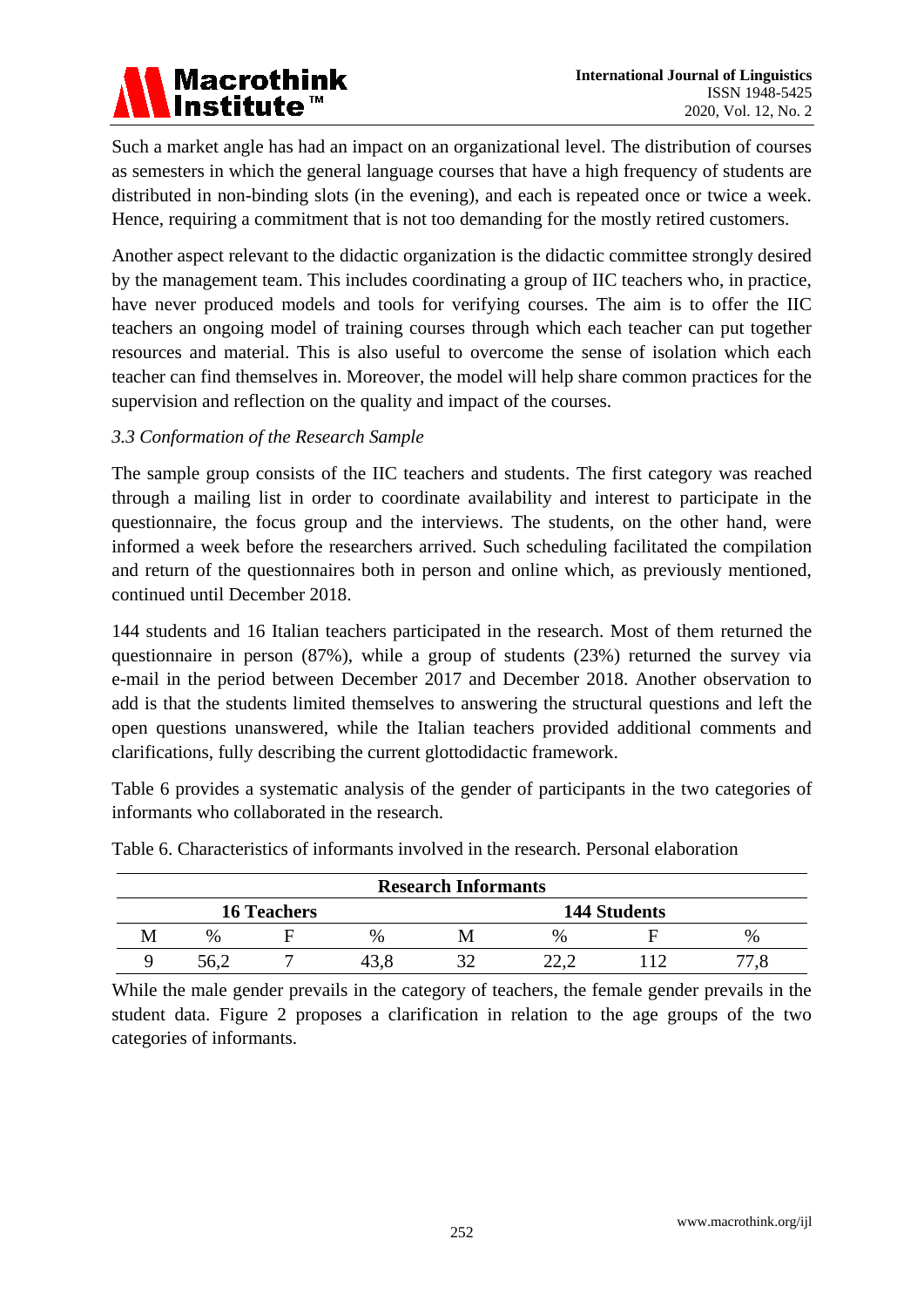



Figure 2. Personal characteristics of the teachers. Personal elaboration

Figure 2 shows a breakdown of the registry of teachers who are mainly in the intermediate age group for both genders and who say they have more than 5 years of Italian teaching experience in Japan.

The analysis of the age group of students becomes crucial to assess the characteristics and structure of Italian classes, which the teachers will use as a basis to choose an adequate teaching methodology. In this regard, Figure 3 informs us that out of 144 participants, 23 informants did not declare an age, 9 of which are male students (28%) and 14 females (60%).



Figure 3. Age groups of IIC students in Osaka. Personal elaboration

The aspect that emerges from the observation of the age distribution of the students is that the seniority group prevails with 32% of the students in the middle age group, 16% between 55 to 64 and only a few students of younger ages. Such a varied class structure could create difficulties in the methodological choice of teachers. Hence, from an anagraphic, sociolinguistic and sociocultural point of view, there is a need to adopt an approach that favours differentiation in such heterogeneous classes. This can be done by setting activities on multiple levels in order to enhance logical processes and strengthen different language skills.

The didactic training of Italian at the IIC involves different language levels. Figure no. 4 describes the level at which students declare they are.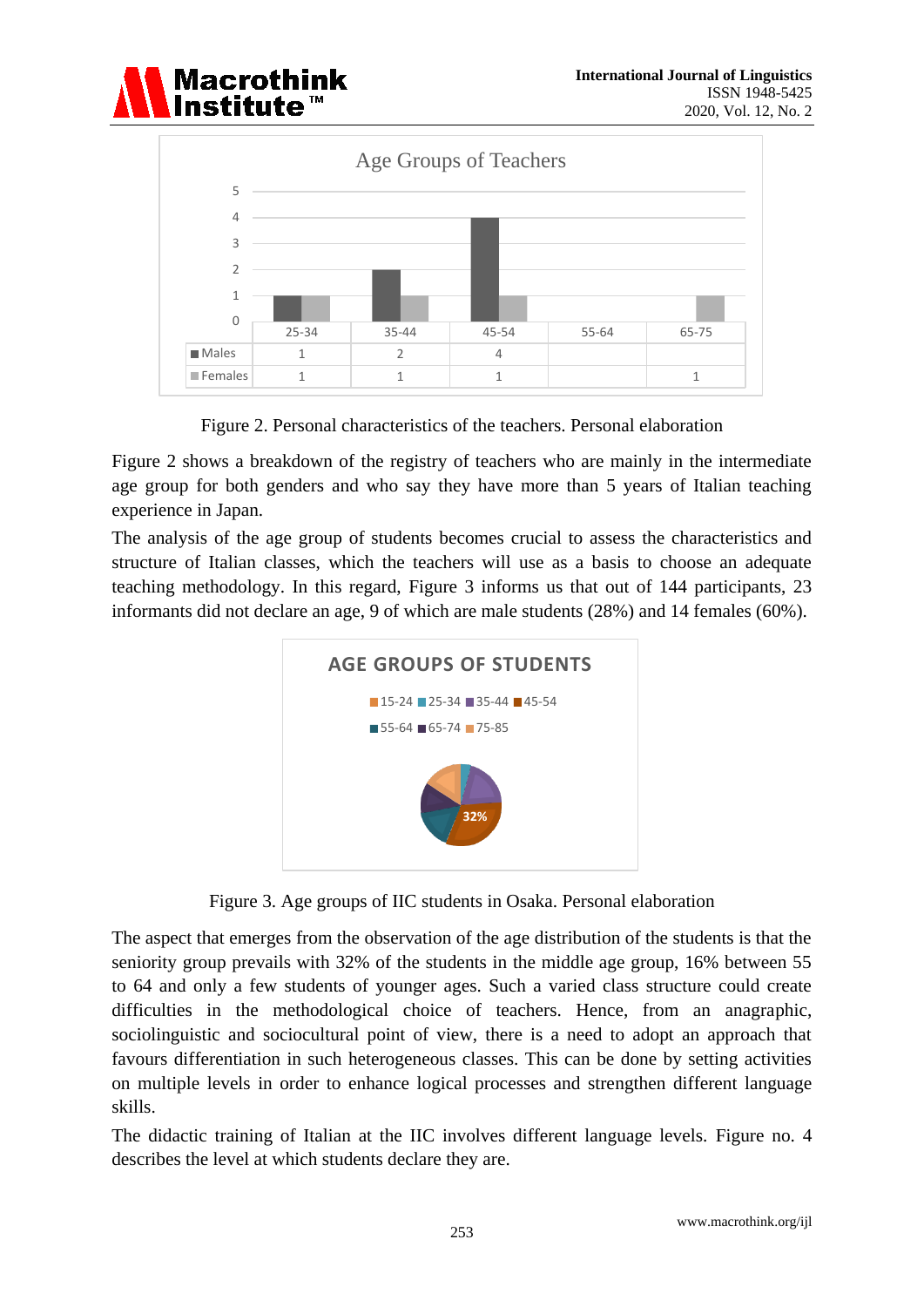





Figure 4 Language level of IIC students. Personal elaboration.

A first evaluation of the data in Figure no. 4 highlights how primary Italian language courses are predominant, while intermediate levels represent the arrival point of the student's progress and advanced levels are completely absent. Therefore, the direction to follow in this context would be to design advanced linguistic paths to guarantee development and greater depth to the learner"s language training.

With this analysis in mind, further considerations must be taken into account regarding the duration of each linguistic level. This is in order to acquire in-depth knowledge of the programming of Italian courses. As mentioned, each course takes place over one three-month period. There are one or two lessons weekly, depending on the type of request that is made ex ante, for which the class will conclude the course for a particular level after 8-9 months of lessons. Not surprisingly, A1 students declare that they have been studying Italian for 8/9 months, more than enough time to amalgamate the group of students and retain their loyalty around the teacher figure. Two implications ensue: the first is cultural in nature, so students will continue their study with the same initial reference figure, taken as a model and as a guide for the discovery of such a typologically different language. The second implication is that the students will rely solely on the teacher for initial training, without critical reciprocity to refine their observation strategies of the shared language. Therefore, students will not be able to deal with the different Italian sociotypes of each teacher, but they will be faithful in the teacher's ability to transmit linguistic knowledge by virtue of his or her authority and credibility as a native speaker.

Another factor that represents a useful element for building the informants" profiles is related to previous linguistic experiences (Table 7).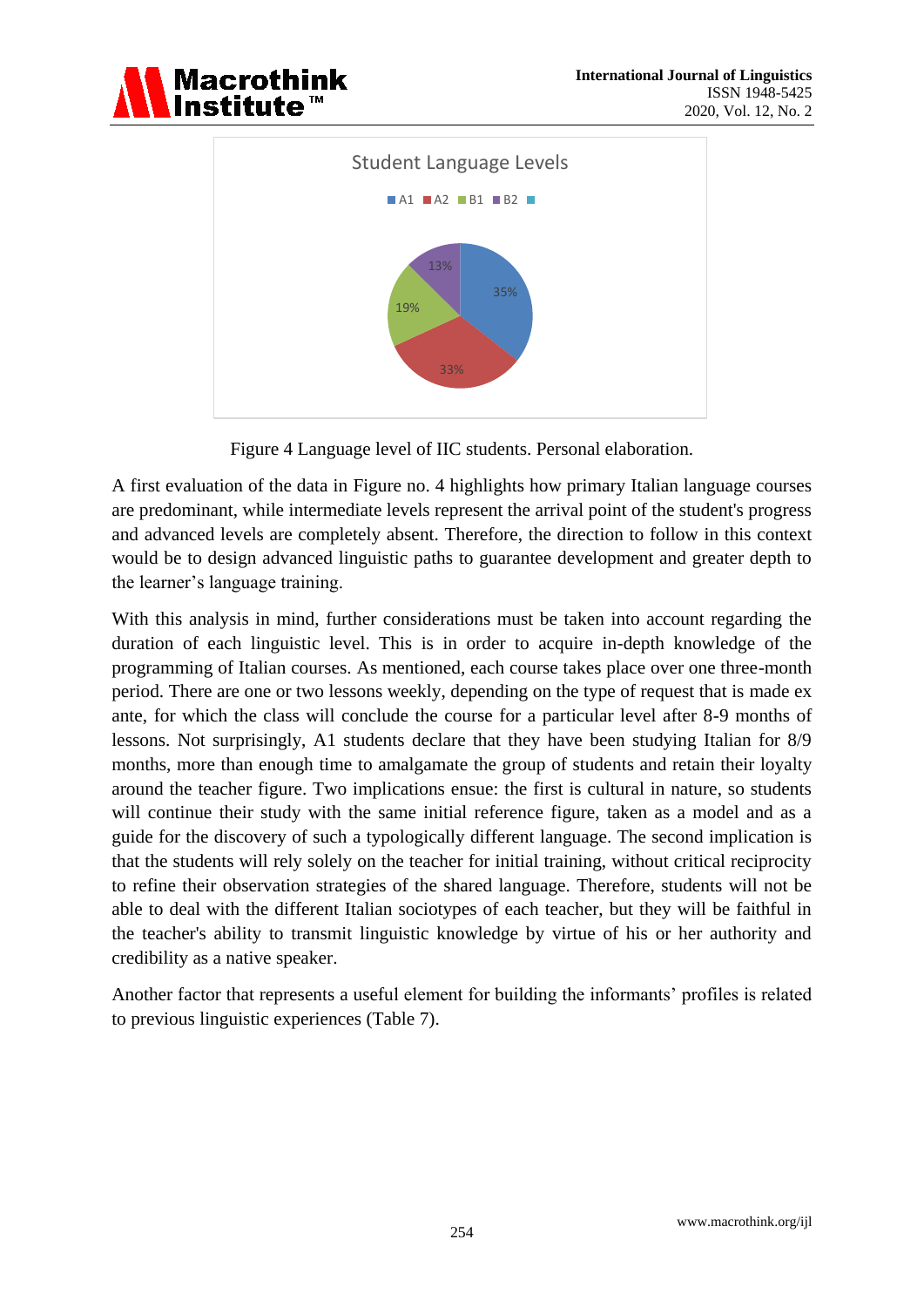| Language skills of IIC students |            |               |           |               |                |               |    |               |    |               | Tot. responses:<br>102 |
|---------------------------------|------------|---------------|-----------|---------------|----------------|---------------|----|---------------|----|---------------|------------------------|
|                                 | ${\bf A2}$ |               | <b>B1</b> |               | B <sub>2</sub> |               | C1 |               | C2 |               |                        |
|                                 | n.         | $\frac{6}{6}$ | n.        | $\frac{0}{0}$ | n.             | $\frac{0}{0}$ | n. | $\frac{0}{0}$ | n. | $\frac{6}{9}$ |                        |
| English                         |            | 0.9           |           | 38 37.2 1     |                | 12.7          | 8  | 7.8           | 9  | 8.8           | 67.6%                  |
|                                 |            |               |           |               | 3              |               |    |               |    |               |                        |
| Chinese                         |            | 0.9           | 14        | 13.7          | $\overline{4}$ | 3.9           |    |               | 2  | 1.9           | 20.5%                  |
| French                          |            |               | 5         | 4.9           |                |               | 2  | 1.9           |    |               | 6.8%                   |
| German                          |            |               |           | 4.9           |                |               |    |               |    |               | 4.9%                   |

Table 7. Foreign language knowledge of IIC students. Personal elaboration.

The analysis of Table 7 takes into account the linguistic level declared by 102 students out of 144 (70.8%) compared to other foreign languages. Most students report having an intermediate level of linguistic knowledge in English and in Chinese (with a lower percentage for Chinese). On the other hand, the percentage of those who report an advanced level is very low in both English and Chinese. This phenomenon may correspond with the absence of linguistic proposals for Italian in IIC courses. The hypothesis is that the intermediate level of a language may have a weight and a level of attribution of social sense that pushes the students to reach a sufficient level of personal and interpersonal linguistic efficacy.

A final element to underline is that the self-assessment of the students' linguistic level has not been certified through the acquisition of linguistic certifications, so the data is filtered and selected by the student, perhaps not always consciously, with respect to previous or current language courses. From these group of students, however, there are subjective variables corresponding to six of them (5.2%) who have made it clear that they have obtained a linguistic certification for the levels they have reported.

#### **4. Analysis of the Student's Perception of the Linguistic Experience**

In the first section of the questionnaire (Figure no. 5), questions were asked to detect the quality of the learners" linguistic experience. The most relevant data obtained from this first block of questions highlight the motivations that led students to undertake Italian language studies and the process of assessing their own well-being with respect to what happens in the classroom.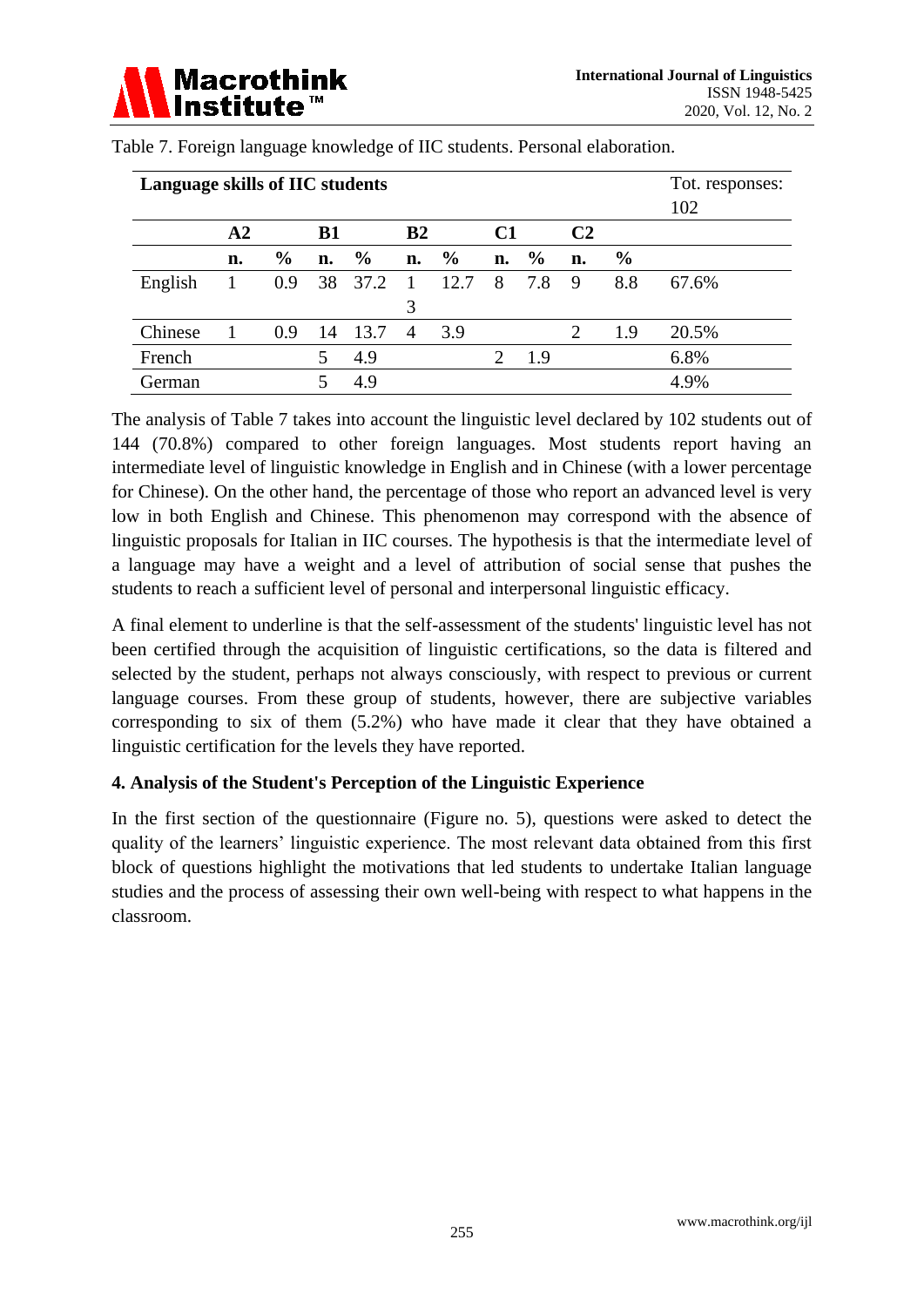

#### **1. Why do you study Italian?** (Indicate only one option).



**2. During the lesson I feel:** (indicate a maximum of two options).



#### **3. If the teacher asks a question, I feel:** (indicate a maximum of two options).

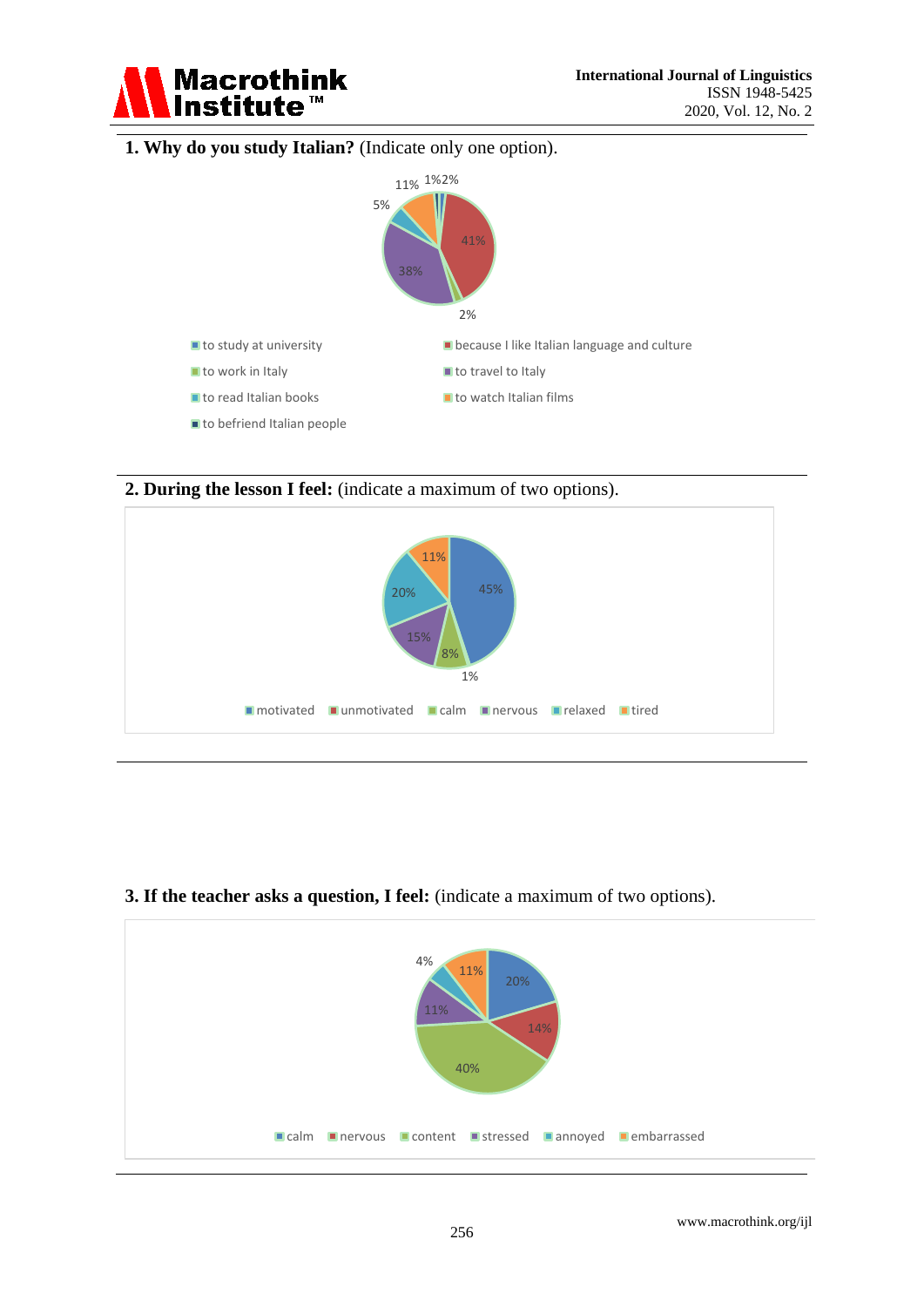



#### **4. If the teacher corrects me, I feel:**

Figure 5. Analysis of the perception of IIC students in the classroom. Personal elaboration

The students' answers highlight the hedonistic and instrumental motivation for a cultural trip to Italy. This aspect is probably linked to the age group of students who, having more free time, can devote themselves to cultural activities.

Such a source of motivation allows the learner to enjoy a positive emotional state. In fact, 45% of the students say they feel comfortable during didactic situations in the classroom. However, the data obtained also shows some emotional and psychological implications as 11% of the students say they feel tired during the performance of didactic activities, while 15% confirm a nervous emotional state. This realisation made it necessary to conduct an operational verification of the classroom in order to detect whether the students" feelings correlate with physiological factors of fatigue or with the teaching model chosen by the teacher. For this reason, observation in the classroom has proved to be a valuable tool for identifying problems in learning courses. In this context, it has been observed that the origin of the students" stress may require a deeper level of explanation that calls into question the students' emotional and cognitive processes. It has been found that two of the most anxiety-provoking teaching situations are linked to the formulation of the direct question (100% of the cases examined) and the treatment of error. In the first case, after a language presentation of the input, the teacher asks the student to answer a question in Italian without an effective assessment of the student's understanding. In the second case, the teacher describes an error while remaining at a surface level analysis of the form. The correction method is conducted through interrupting the speaker, transcribing the form on the board, explaining and then asking the student to rephrase their original wording in order to confirm that he or she understood the grammatical explanation. Such a modality does not take place within a communicative framework, is not useful for emphasizing notice, and generates stress and embarrassment for students. These factors obstruct linguistic acquisition and reveal a methodological reality that refers to the traditional learning processes in Japan. In line with the students' responses and observation in the classroom, the IIC Italian teacher has a spatial, semantic, verbal and quantitative dominance. The 'teacher talk' occupies almost all the lesson while the students remain poorly exposed to the use of the language and their intervention is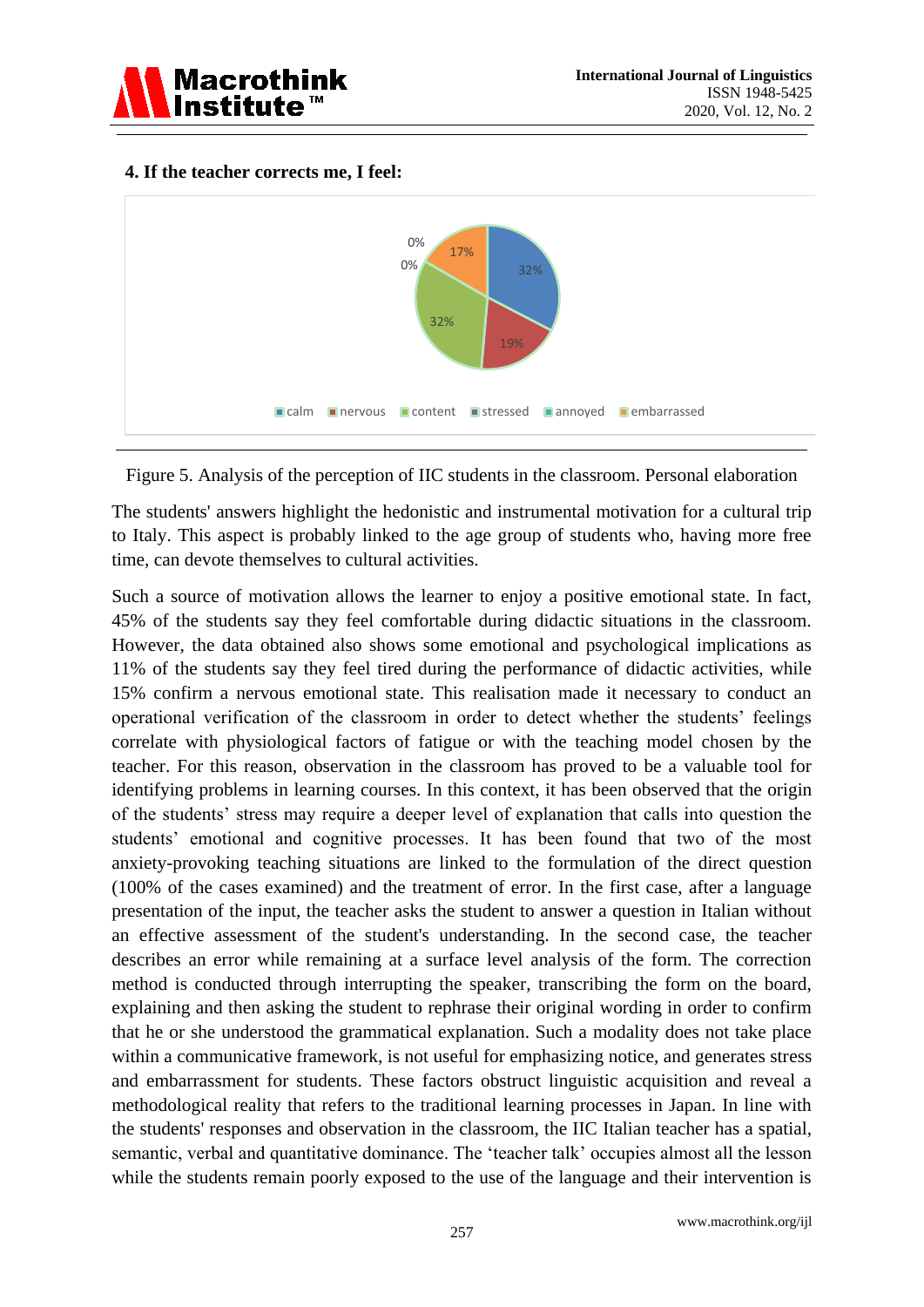

limited to two instances. The first is the reading and understanding of the text, where the learners refer to an electronic translator. The second instance is the execution of a grammatical clarification or a performed task. This linguistic behaviour on the teachers" part produces a gap between the lack of a communicative situation activated in the classroom and the communicative objective of the courses.

The outlined reference context is reflected in the second section of the questions aimed at detecting the strategies and teaching materials selected by the teacher to use in the classroom.





#### **7. In class, the Italian teacher:** (Indicate a maximum of two options).

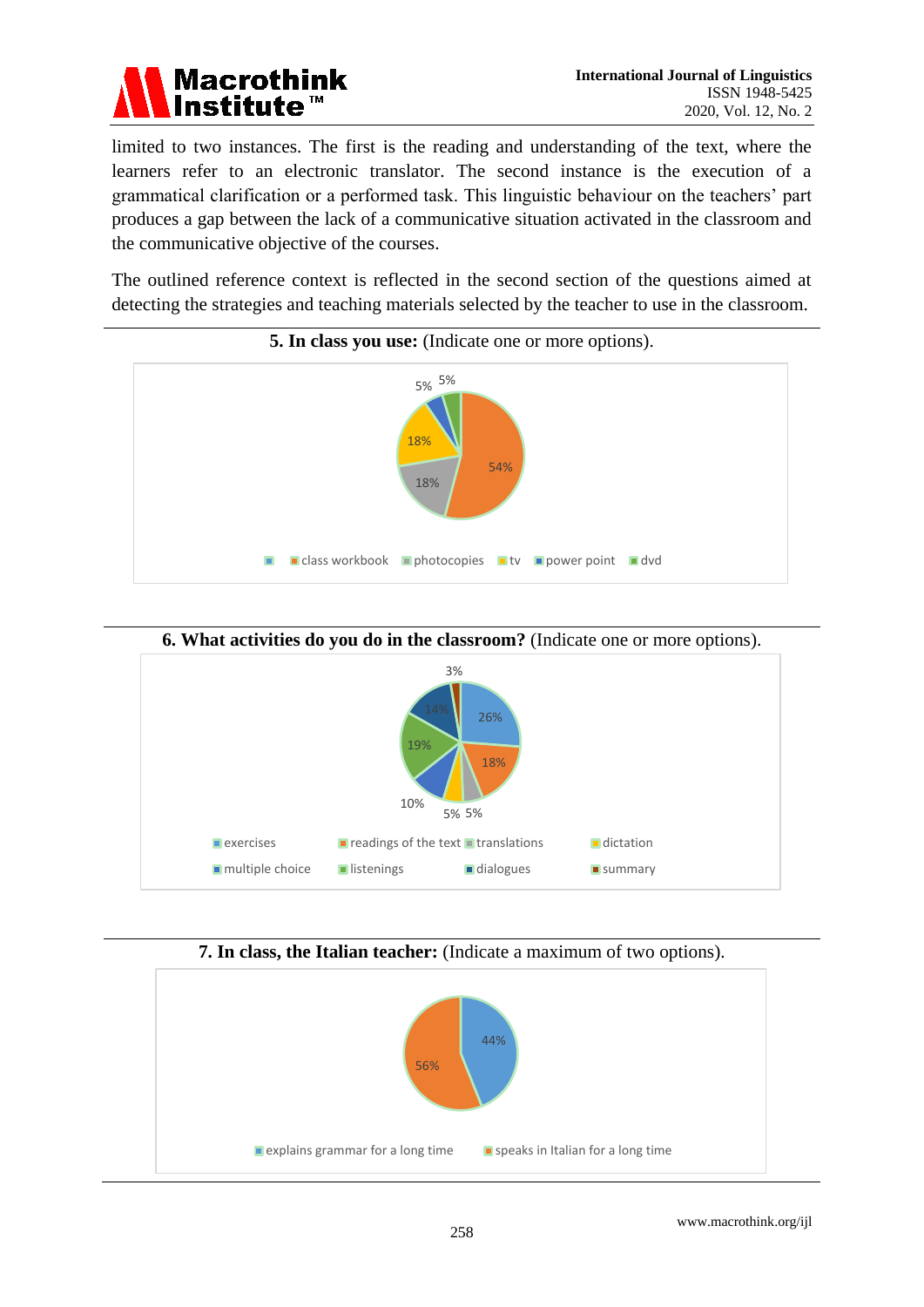

#### **8. In class you:**



**10. In class you study a lot of:**



**11. In class you work:**



The didactic frame that emerges from both the students' responses and from the observation in the classroom is that the advancement of communicative competence has different evaluation parameters with respect to fluency or other criteria that consider the complexity of the language. The language teaching integrates the grammatical approach, the translational approach and structural behaviours to sanction and correct the accuracy of the students. In fact, the students perceive being exposed to the language when they are called to do collaborative work with colleagues or to do tasks in which their working memory prevails in defining the level of correctness in class. The picture that emerges in this case is that the learner is called upon in the classroom to make interventions limited by frequency, duration and complexity and then to close the lesson, the learner executes individual tasks which are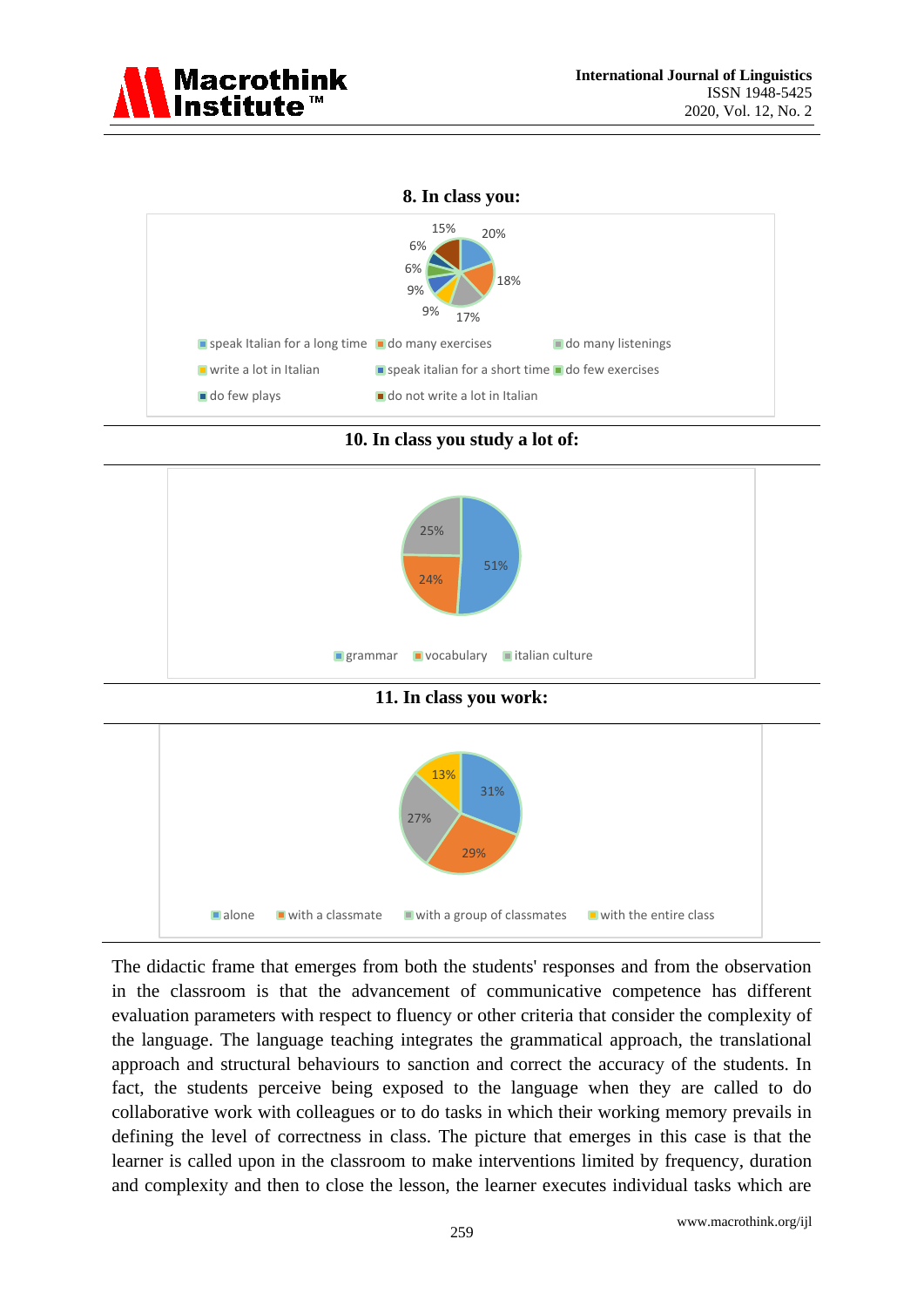

focused on the standard of learning. From a methodological point of view, the teacher provides the correct version of standard Italian through printed and multimedia texts from the course's user manual. This is done without activities that expose the learner to changes in the Italian new standard language or implementation of exploratory research paths of the socio-cultural aspects of Italian.

The formal correctness of these courses is expected to satisfy students, facilitating their Italian learning. In reality, when the third section of questions (Table 8) asked the learners to evaluate the effectiveness and adequacy of the teacher's method with respect to their objectives, the learners expressed awareness in having difficulties with the language level of the course (33%). Despite this obstacle, the reputation towards the teacher is never questioned, in line with the cultural traits that distinguish the relationship between the teacher and the learner in Japan.

Table 8. Perception of the IIC students regarding the effectiveness of the teaching method. Personal elaboration

| Do you agree or disagree?               | <b>Strongly</b> |       | agree |       |    | Do not |
|-----------------------------------------|-----------------|-------|-------|-------|----|--------|
| <b>Total responses: 135</b>             | agree           |       |       | agree |    |        |
| <b>JUDGE BASED ON YOUR EXPERIENCE</b>   |                 |       |       |       |    |        |
| I have positive feelings with 105       |                 | 77,7% | 30    | 22,3  |    |        |
| the teacher                             |                 |       |       |       |    |        |
| <b>The</b><br>teacher's<br>method<br>is | - 84            | 62,2% | 33    | 24,4% | 18 | 13,3%  |
| effective for learning Italian          |                 |       |       |       |    |        |
| The teacher motivates me to 91          |                 | 67,4  | 33    | 24,4% | 11 | 8.1%   |
| study more                              |                 |       |       |       |    |        |
| When the teacher speaks and 38          |                 | 28,1% | 60    | 44,4% | 37 | 27,4%  |
| I<br>explains,<br>understand            |                 |       |       |       |    |        |
| everything                              |                 |       |       |       |    |        |
| When the course finishes, I will 29     |                 | 21,4% | 61    | 45,1  | 45 | 33.3   |
| be able to speak in Italian             |                 |       |       |       |    |        |

#### **5. Conclusion**

The research had the merit of highlighting the inconsistency between the teaching objectives and the way they are carried out in class. The results are transmission courses where the psycho-cognitive processes of the learner are not called into question. In fact, the learner"s tasks are limited to the classroom and a mechanical action to carry out the task. Recast or reformulation strategies are rarely used for the purpose of reflecting on the functioning mechanisms of the language and therefore do not guide the students to make metalinguistic considerations regarding their own mistakes. In addition, the teacher"s correction in a top-down manner focuses on the functioning of the rule, which diverts the attention from the communicative act for which the grammar is used. In this scenario, learning is a form of individualization and isolation where there is no formal recognition of the competence learned. Namely, there is no evaluation system that measures the effectiveness of the teacher"s method and the level of motivation the student has for their course.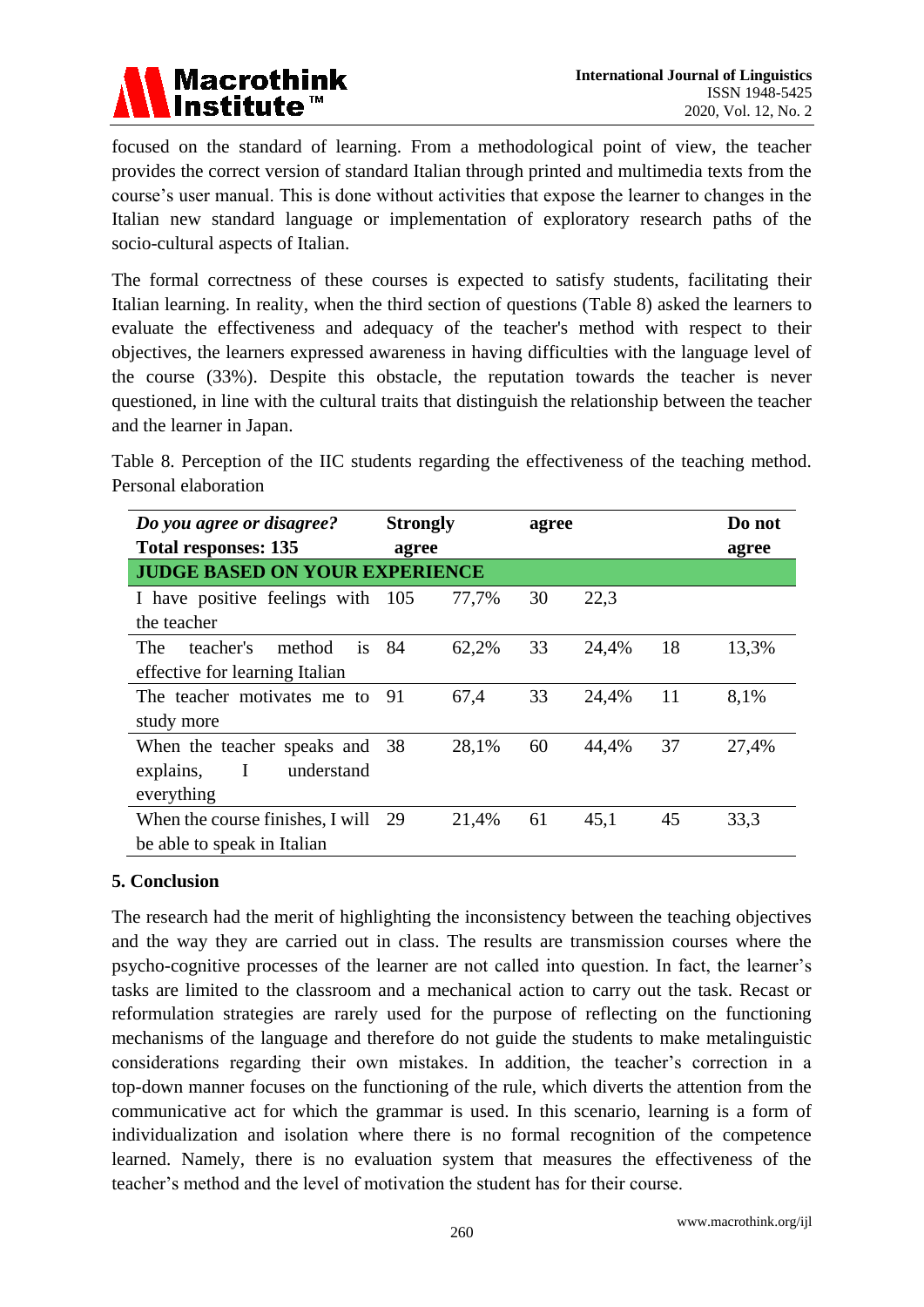

Finally, the holistic approach of research proved useful in demonstrating the value and the impacts attributed to the investigation which allowed the identification of the problems as well as their relative solutions. (Mills, 2014). In view of what happens in the classroom, the dissemination of the research data should help teachers avoid incurring static and rigid interpretations of their teaching and assign the language a social role of interaction between people. According to Miller (2005) and McLeod (2015), by focusing on the problem and the motivations that produce it, teachers should re-evaluate the teaching situation and invest, first and foremost, in their own training. In this regard, the research has managed to identify a training requirement linked to the methodological aspect and to create a professional development and growth plan that is currently in the implementation phase.

Therefore, the outcome of the research is linked to the renewal strategy of the promotion of Italian by the IIC in Osaka. The IIC has decided to invest on an exploratory plan aimed at enhancing the Italian learning offer in Japanese society, starting with new ways to learn the language. In this renewal, the teachers and students represent the agents of the possible change while the didactic organization makes use of operational tools (curriculum, syllabus and ad hoc Italian language manuals) to demonstrate that the teaching is no longer just a mere transposition of concepts where it is sufficient to slow down proposing content without requiring efforts from learners. On the contrary, teachers consider internal characteristics of the class and become aware of methodological and technical strategies that provide a more authentic and lively use of the language. This can be done without compromising the order and the sequence of the acquisition structures foreseen by the syllabus. Moreover, it will benefit older learns learners in improving sociolinguistic adequacy and the pragmatic efficacy of their language at an oral and textual level. Finally, it becomes crucial for teachers to be able to take part in the training and glottodidactic updating which, in blended mode, was proposed in accordance with the direction of the IIC in order to be able to connect and reflect on the experience of the class. This can be done with new glottodidactic tools that allow widening the field of experimentation in teaching and being able to choose which strategies are best in class for students to acquire the language.

#### **References**

Al Wossabi, S. (2019). Integrated Curriculum for a Saudi University EAP Class. *Journal of Language Teaching and Research, 10*(2), 344-352. [https://doi.org/10.17507/jltr.1002.17](http://dx.doi.org/10.17507/jltr.1002.17)

Balboni, P. E. (2007). *Operational models for Language Education*. Perugia: Guerra.

Balgoa, N. G. (2019). Filipino English Teachers in Japan: "Nonnativeness" and the Teaching and Learning of English. *Journal of Language Teaching and Research, 10*(2), 256-263. [https://doi.org/10.17507/jltr.1002.06](http://dx.doi.org/10.17507/jltr.1002.06)

Blake, M. K. (2007). Formality and Friendship: Some Reflections on the University Research Ethics Review Process. *ACME- an International E-Journal for Critical Geographies, 6*(3), 172-181.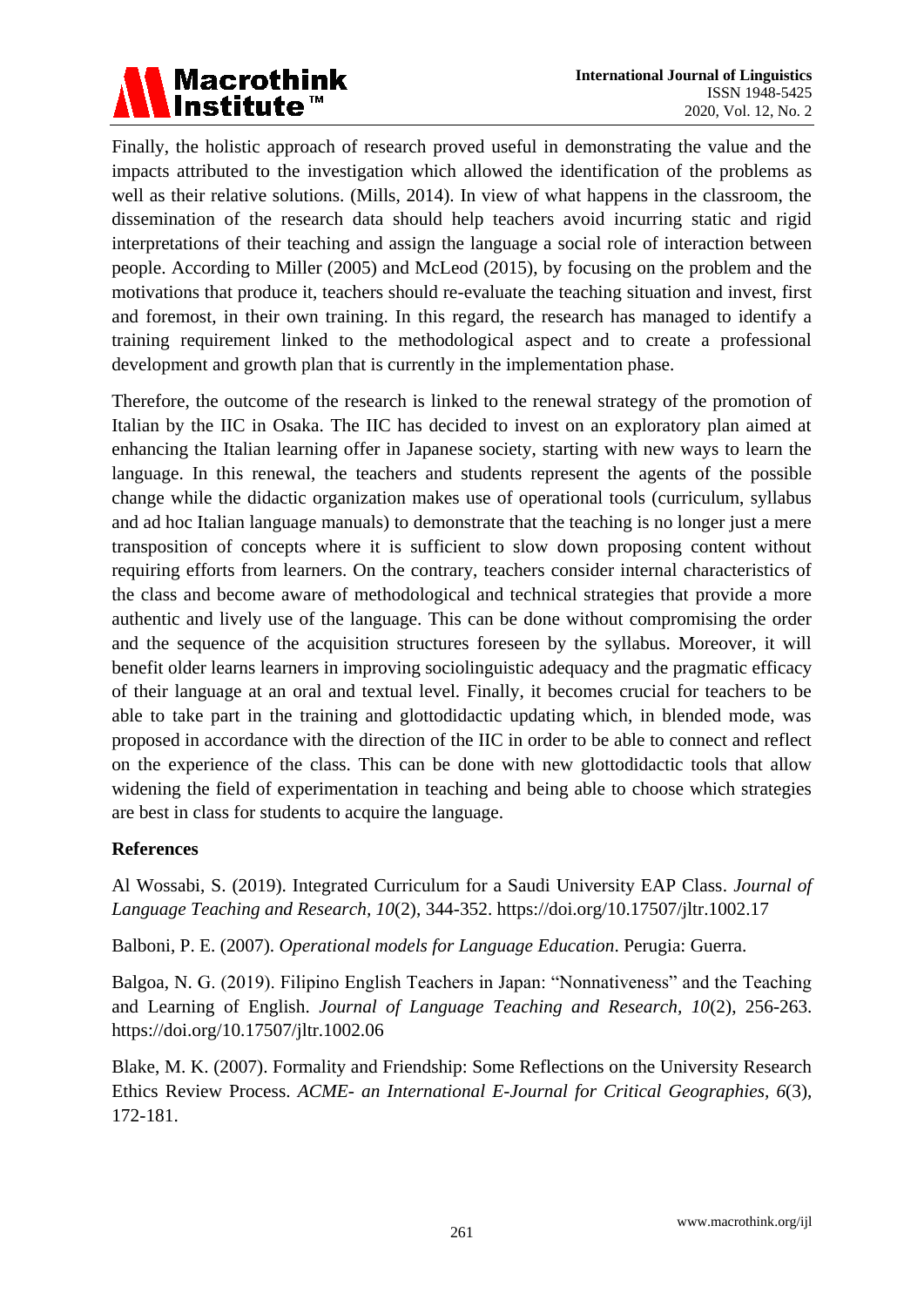

Bolagari, M. S., & Hajimaghsoodi, A. (2017). Action Research as a Bottom-up Approach to Foster Teacher Involvement in Language Curriculum Change. *Journal of Language Teaching and Research, 8*(2), 362-369. [https://doi.org/10.17507/jltr.0802.20](http://dx.doi.org/10.17507/jltr.0802.20)

Burns, A. (2011). Action research in the field of second language teaching and learning. In E. Hinkel (Ed.), *Handbook of research in second language teaching and learning* (pp. 237-253). New York: Routledge.

Carr, W., & Kemmis, S. (1994). *Becoming Critical*. Lewes: Falmer Press.

Convery, A., & Townsend, A. (2018). Action Research Update: Why Do Articles Get Rejected from EARJ?. *Educational Action Research, 26*(4), 1-10. https://doi.org/10.1080/09650792.2018.1518746

Creswell, J. W. (2003). *Research design: Qualitative, quantitative, and mixed methods approaches*. Thousand Oaks, CA: Sage.

Diadori, P., Peruzzi, P., & Zamborlin, C. (2017). *Insegnare italiano L2 a giapponesi*. Roma: Edilingua.

Dörnyei, Z. (2014). Researching complex dynamic system: Retrodictive qualitative modelling in the language classroom. *Language Teaching, 47*(1), 80-91.

Fujita-Round, S., & Maher, J. C. (2008). Language Education Policy in Japan. In N. H. Hornberger (Ed.), *Encyclopedia of Language and Education*. Springer, Boston, MA.

Glenn, M. (2011). Developing holistic practice through reflection, action and theorising. *Educational Action Research, 19*(4), 489-502. https://doi.org/10.1080/09650792.2011.625694

Gottlieb, N. (2008). Japan: Language Policy and Planning in Transition. *Language Planning, 9*, 1-68.

Grabe, W., & Stoller, F. L. (2013). *Teaching and Research Reading*. NY: Routledge.

Hashimoto, K. (2009). Cultivating "Japanese who can use English": Problems and contradictions in government policy. *Asian Studies Review, 33*(1), 21-42. https://doi.org/10.1080/10357820802716166

Hino, N. (1988). Yakudoku: Japan"s Dominant Tradition in Foreign Language Learning. *Jalt Jurnal, 10*(1-2), 45-55.

Horiguchi, S., Imoto, Y., & Poole, G. S. (2015). *Foreign Language Education in Japan*. Rotterdam: Sense Publishers.

Kariya, T. (2012). *Education reform and social class in Japan: The emerging incentive divide*. London: Routledge.

Karnieli, M. (1998). Holistic educational intervention as an action model for the professional development of teacher educators. *Educational Action Research, 6*(3), 395-412. https://doi.org/10.1080/09650799800200066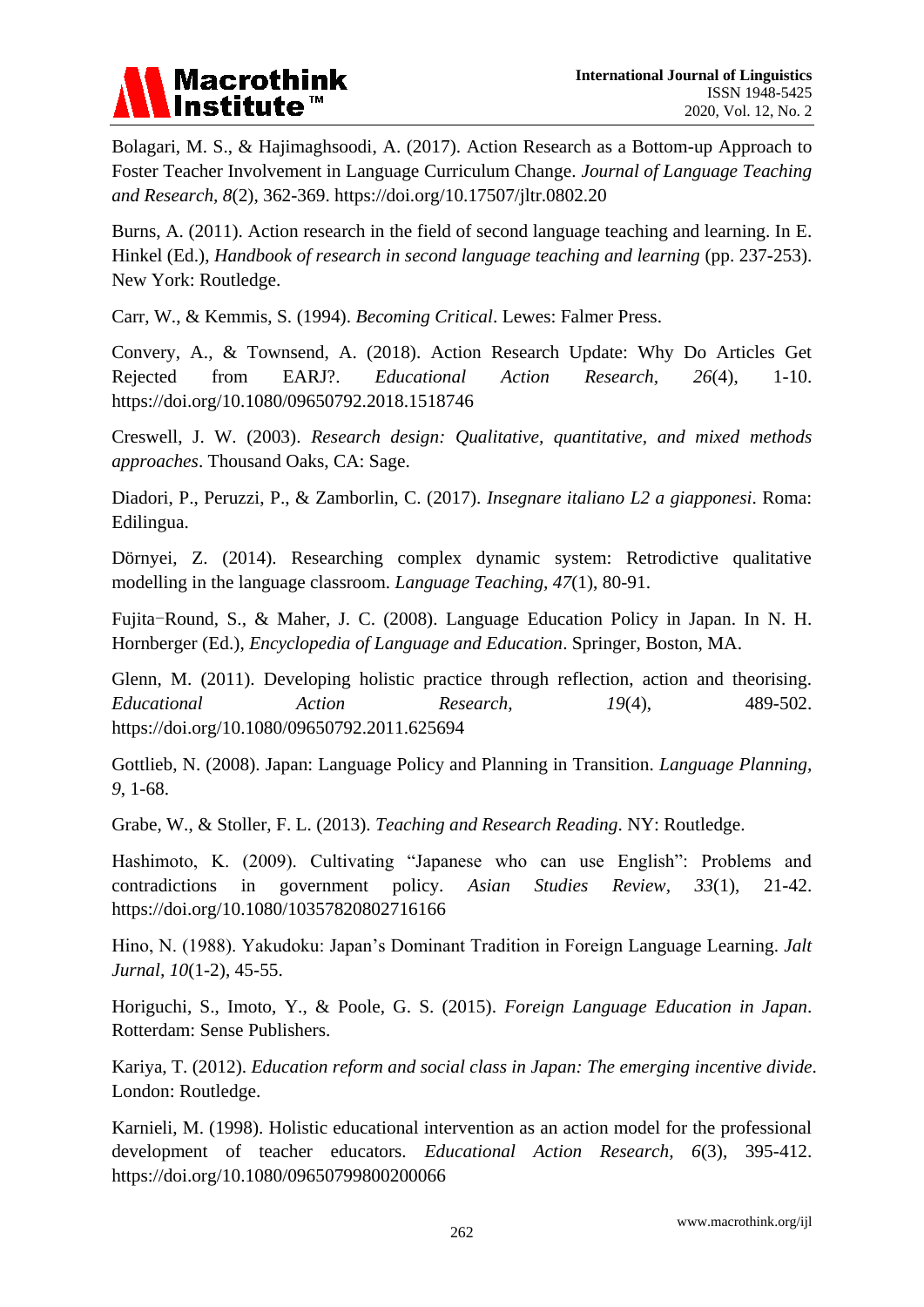

Kemmis, S., McTaggart, R., & Nixon, R. (2014). *The Action Research Planner: Doing Critical Participatory Action Research*. Singapore: Springer.

Kikuchi, K., & Browne, C. (2009). English educational policy for high schools in Japan: Ideals vs. reality. *RELC Journal, 40*(2)*,* 172-191. https://doi.org/10.1177%2F0033688209105865

Kubota, R. (2016). Neoliberal paradoxes of language learning: Xenophobia and international communication. *Journal of Multilingual and Multicultural Development, 37*(5), 467-480. https://doi.org/10.1080/01434632.2015.1071825

Kunishig, T., Takahashi, A., & Harada, N. (2011). An analysis of the students" motivation for studying English at Tokuyama College of Technonology. *Research Reports of the Council of College English Teachers, 30,* 15-24.

Lombardi Vallauri, E. (2018). Difficoltà dei giapponesi con la pronuncia di parole italiane ed inglesi: i risultati di un esperimento. In A. Manco (Ed.), *Le lingue extra-europee e l'italiano: aspetti didattico-acquisizionali e sociolinguistici*. *Atti del LI Congresso Internazionale di Studi della Società di Linguistica Italiana* (pp. 249-273). Roma: SLI.

Mamiko, N., & O"Regan, J. P. (2019). L1 marginalisation in Japan: monolingual instrumentalism and the discursive shift against yakudoku in the Japanese government's Course of Study. *Current Issues in Language Planning*. https://doi.org/10.1080/14664208.2019.1647998

Mckenzie, R. B. (2008). The complex and rapidly changing sociolinguistic position of the English language in Japan: a summary of English language contact and use. *Japan Forum, 20*(2), 267-286. https://doi.org/10.1080/09555800802047525

McLeod, N. (2015). Reflecting on Reflection: Improving Teacher's Readiness to Facilitate Participatory Learning with Young Children. *Professional Development in Education, 41*(2), 254-272. https://doi.org/10.1080/19415257.2013.805306

McRostie, J. (2017). *As Japan's JET Programme hits its 30s, the jury's still out*. Japan Times. Retrieved January 10, 2018, from https://www.japantimes.co.jp/community/2017/05/03/issues/japans-jet-programme-hits-30s-j urys-still/#.W8KU2i2B2JI

Miller, J. P. (2005). Conclusion: Seeking Wholeness. In J. P. Miller (Ed.), *Holistic learning and spirituality in education. Breaking new ground* (pp. 233-236). Albany: State University of New York Press.

Mills, G. E. (2014). *Action Research: A Guide for the Teacher Researcher*. New York: Pearson.

Ministry of Education Culture Sports Science and Technology. (2017). *Chūgakkō gakushū shidō yōryō, Course of study for lower secondary schools*. Retrieved December 29, 2019, from [http://www.mext.go.jp/a\\_menu/shotou/new-cs/youryou/index.htm](http://www.mext.go.jp/a_menu/shotou/new-cs/youryou/index.htm)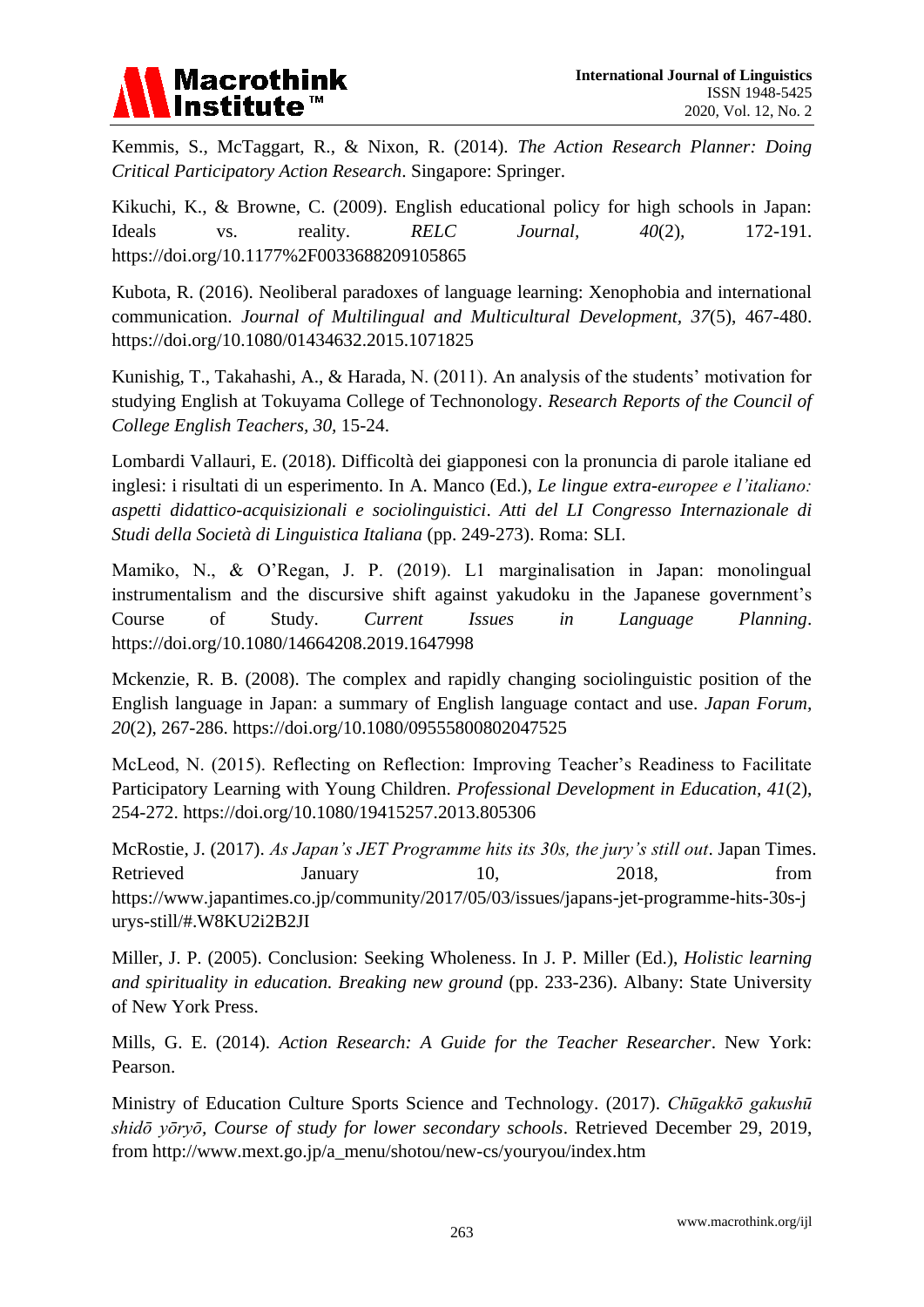

Ministry of Education Culture Sports Science and Technology. (2018). *Kōtōgakkō gakushū shidō yōryō, Course of study for upper secondary schools.* Retrieved January 14, 2020, from [http://www.mext.go.jp/a\\_menu/shotou/new-cs/1384661.htm](http://www.mext.go.jp/a_menu/shotou/new-cs/1384661.htm)

Nassaji, H. (2019). Good research questions. *Language Teaching Research, 23*(3), 283-286. <https://doi.org/10.1177/1362168819845322>

Nugent, K. L. (2019). Exploring the teaching of culture in the foreign language classroom within the context of collaborative professional development: a critical participatory action research study. *Educational Action Research*. https://doi.org/10.1080/09650792.2019.157714

Pennycook, A. (2017). *The cultural politics of English as an international language*. New York: Routledge.

Pérez-Peittx, M., Civera Lopez, I., & Sangrà, J. (2019). Awareness of Plurilingual Competence in Teacher Education. In P. Kalaja, & S. Melo-Pferifer (Eds.), *Visualing Multilingual Lives* (pp. 232-253). Bristol: Multilingual Matters.

Rose, H., & McKinley, J. (2018). Japan"s English-medium instruction initiatives and the globalization of higher education. *Higher Education, 75*(1), 111-129. https://doi.org/10.1007/s10734-017-0125-1

Sampson, R. (2016). *Complexity in Classroom Foreign Language Learning Motivation, A Practitione Perspective from Japan*. Bristol: Multilingual.

Sergeant, P. (2011). Introduction: English in Japan in the era of globalization. In P. Sergeant (Ed.), *English in Japan in the Era of Globalization* (pp. 187-204). Basingstoke: Palgrave Mcmillan.

Thompson, G., & Yanagita, M. (2017). Backward yakudoku: An attempt to implement CLT at a Japanese high school. *Innovation in Language Learning and Teaching, 11*(2), 177-187. https://doi.org/10.1080/17501229.2015.1088856

Turnbull, B. (2017). Learner Perspectives on National Identity and EFL Education in Japan: Report of a Questionnaire Study. *The Journal of Asia TEFL, 14*(2), 211-227.

Ushioda, E. (2015). Context and complex dynamic system theory. In Z. Dornyei, P. D. MacIntyre, & Henry, A. (Eds.), *Motivation Dynamics in Language Learning* (pp. 47-54). Bristol: Multilingual Matters.

Zamborlin, C. (2003). Didattica dell"italiano in Giappone. Un"avventura contrastiva sul piano linguistico e pedagogico. *Rivista ITALS. Didattica e linguistica dell'italiano come lingua straniera, 1*(2), 109-125.